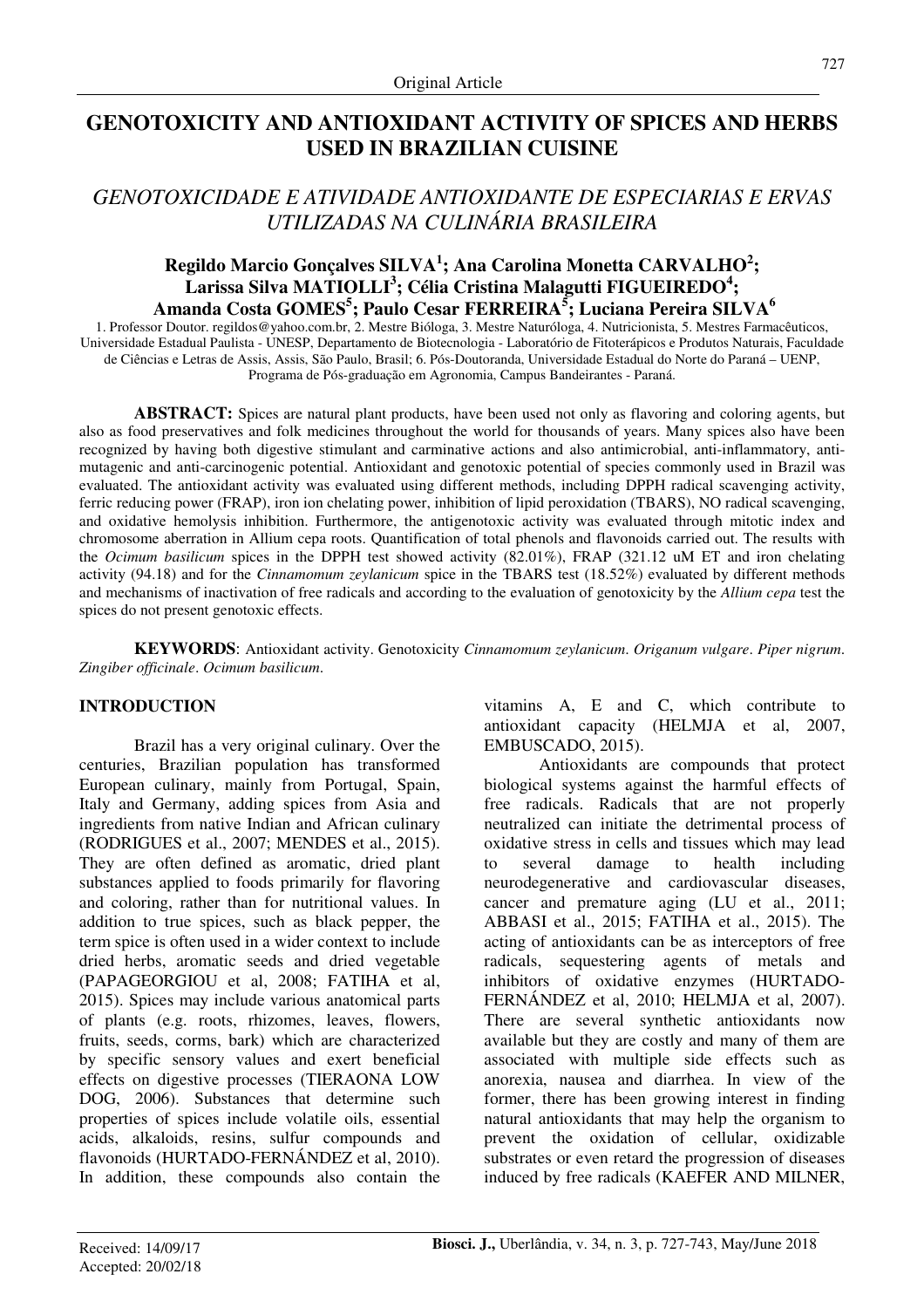2008; JUNGBAUER and MEDJAKOVIC, 2012; VIUDA-MARTOS et al., 2011).

Added to this, recent investigations have revealed that many plants used as spice in food may have cytotoxic, mutagenic and genotoxic properties. Therefore, studies on the genotoxicity and cytotoxicity of herbs and spices frequently used by people are need to identify which present genotoxic, mutagenic and carcinogenic risks.

High quality spices, such as saffron, vanilla and cinnamon, belong to the most expensive products because of its rare sources, unusual production conditions or complicated crop (REINHOLDS et al, 2015). Spices are natural plant products, which have been used not only as flavoring and coloring agents, but also as food preservatives and folk medicines throughout the world for thousands of years. Many spices also have been recognized by having both digestive stimulant and carminative actions and also antimicrobial, antiinflammatory, anti-mutagenic and anti-carcinogenic potential (LU et al., 2011; ABBASI et al., 2015; FATIHA et al., 2015). Folk medicine is used worldwide and having great economic value in the 21st century in both developed and developing countries. Plants are rich in active compounds, thus knowledge on plant diversity of an area and the medicinal use of those plants by local people is of prime importance for development of those species considered effective in the treatment of various ailments. Among the species used as flavoring agents in Brazilian dishes, the most common ones are *C. zeylanicum* Breyn (cinnamon), *O. vulgare* L. (oregano), *P. nigrum* L. (black pepper), *Z. officinale*  Roscoe (ginger) and *O. basilicum* L. (sweet basil) (SILAMBARASAN; AYYANAR, 2015). Information about the therapeutic potential of these plants, based in several studies, is given on table 1. Considering the variety of spice plants used in Brazilian culinary, the aim of this study was to evaluate the antioxidant and genotoxic potential of species commonly used in Brazil.

**Table 1.** Therapeutic potential of the spice plants evaluated in this study.

| Cientific name           | Popular name                      | Family        | Therapeutic potential                                                                                                                                                                         |
|--------------------------|-----------------------------------|---------------|-----------------------------------------------------------------------------------------------------------------------------------------------------------------------------------------------|
| Cinnamomum<br>zeylanicum | Cinnamon, Canela                  | Lauraceae     | Antioxidant <sup>a</sup> , fungicide <sup>b</sup> ,<br>cicatrizant <sup>c</sup>                                                                                                               |
| Origanum vulgare         | Oregano                           | Lamiaceae     | Antioxidant <sup>d</sup> ,<br>Antihyperglycemic <sup>e</sup>                                                                                                                                  |
| Piper nigrum             | Black pepper                      | Piperaceae    | Larvicide <sup>f</sup> , antioxidant <sup>g</sup>                                                                                                                                             |
| Zingiber officinale      | Ginger                            | Zingiberaceae | Hypoglycemic <sup>h</sup> ,<br>hypocholesterolemic <sup>1</sup> ,<br>antihemetic <sup>1</sup> ,<br>antiinflamatory <sup>1</sup> ,<br>antitumoral <sup>1</sup> ,<br>antirheumatic <sup>k</sup> |
| Ocimum basilicum         | Sweet basil, basil,<br>manjerição | Lamiaceae     | Antimicrobial <sup>1</sup> ,<br>Antioxidant <sup>m</sup> ,                                                                                                                                    |

a- Mathew and Abraham, 2006; b- Ranasinghe et al., 2002; c- Kamath et al., 2003; d- Ivanova et al., 2005; e- Lemhadri et al., 2004; g-Campos et al., 2009; h-Park et al, 2002; h- Gulçin, 2005; i- Baldreldin et al., 2007; j- Vimala et al., 1999; k- Srinivastava e Mustafa, 1992; l- Sartoratto et al., 2004; m- Javanmardi et al.,2003.

#### **MATERIAL AND METHODS**

#### **Plant sample**

The spice plants used in this study were obtained as bark (cinnamon), fresh leaves (oregano and basil), seeds (black pepper) and roots (ginger), purchased from local grocery stores in Assis/SP, Brazil.

### **Plant extracts**

Extracts derived from fresh leaves were prepared as infusion with water (oregano and basil): 10mL boiling water was added each 1g of fresh leaves. Then, the extracts were filtered through a paper filter. Extracts derived from barks of cinnamon, seeds of black pepper and roots of ginger were prepared by decoction: to each 1g of barks, seeds or roots was added 10mL of boiling water, incubated for 5 min and then filtered on filter paper. The filtrates were frozen and lyophilized to obtainment of dry extracts. Then, they were diluted in different concentrations of ethanol.

### **Test of the antioxidant activity scavenging DPPH radical test**

The antioxidant activity of the crude extract and fractions was determined by the ability of the H + donor to stabilize radical 1,1-diphenyl-2 picrylhydrazyl (DPPH, Sigma, USA), according to the *in vitro* methodology proposed by Blois (1958).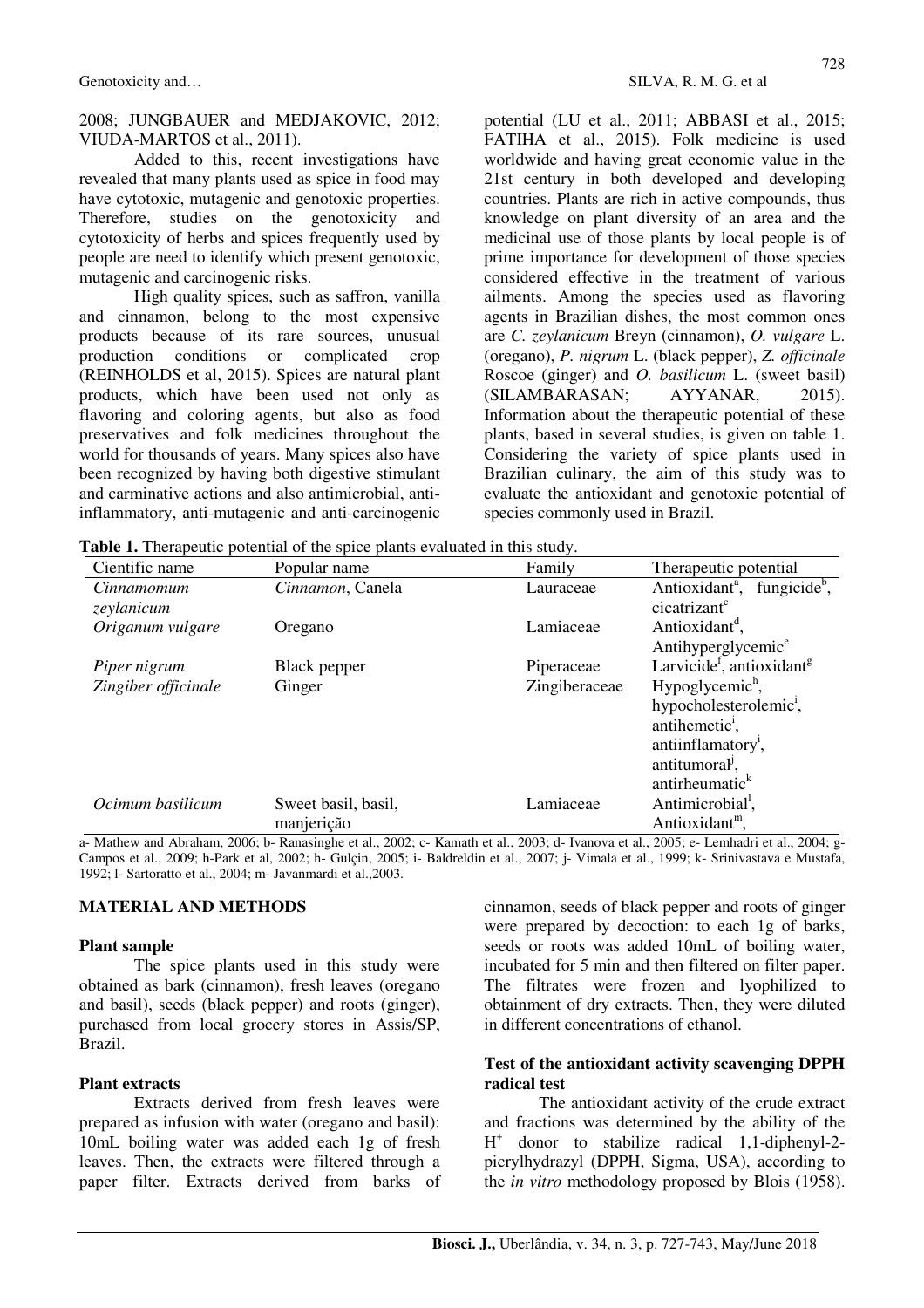The experiment was performed in triplicate using a solution comprised of 1 mL of acetate buffer (pH 5.5 and 100 mM), 1.25 mL of ethanol P.A., 250 µL of DPPH solution and 50 mL of samples. The extract or fraction reacted with DPPH radical for a period of 30 min under low light and was then subjected to a UV-Vis spectrophotometer (Femto-600 Plus) at an absorbance of 517 nm (BRAND-WILLIAMS et al., 1995). The calculation of antioxidant activity was performed according to the following formula: antioxidant activity  $(\%)$  = [(control-sample)/control] x100. The antioxidant activity of the extracts can be determined by the degree of discoloration of the reagent after the 30 min required for the reaction to attain a plateau.

### **Ferric ion reducing antioxidant power (FRAP assay)**

FRAP activity was measured according to the method described by Rufino et al. (2006). Briefly, acetate buffer (300mM, pH 3.6), TPTZ (2.4.6-tripyridyl-s-triazine) 10mM in 40mM HCl and FeCl<sub>3</sub> $\cdot$  6H<sub>2</sub>O (20mM) were mixed in the ratio of 10:1:1 (v/v/v) to obtain the FRAP reagent. The reagent (2.7mL), ultrapure water (270µL) and sample solutions (90µL) were mixed thoroughly. Next we kept it in a water bath (Cienlab® model EC 400/4) for 30 minutes at 37°C. The absorbance was measured at 593nm. A standard curve was prepared using  $Trolox$   $((\pm)$ -6-hydroxy-2,5,7,8tetramethylchroman-2-carboxylic SIGMA®) (30- 500µmol). The results were expressed in µMTrolox equivalent (TE) per gram of dry extract. All determinations were performed in triplicates.

### **Iron-ion-chelating activity**

The iron-chelating ability of the extracts was estimated by the method of Dinis et al. (1994). Tree dilutions in methanol (250, 500 and 1000 µg  $mL^{-1}$ ) were prepared from the dried extract. Briefly, 0.05 mL of each dilution was added to a 2.7 mL TRIS buffer (pH=7.4). Thereafter, 0.05 mL of 2 mM FeCl<sub>2</sub> was added and vortexed for 15 seconds. At 30 seconds, the reaction was initiated by the addition of 5mM ferrozine (0.2 mL), the mixture was shaken vigorously at Vortex (VelpScientifica,UE) for 10 seconds. After 1 minute beyond addition of  $FeCl<sub>2</sub>$ solution, the absorbance was measured spectrophotometrically at 562nm. The ability of extract to chelate the ferrous ion was calculated relatively to the control (consisting of TRIS buffer, iron and ferrozine only) using the formula: chelating activity (%) = 100 x [ $(A<sub>C</sub>A<sub>S</sub>)/A<sub>C</sub>$ ], where  $A<sub>C</sub>$  is the absorbance of the control, and  $A<sub>S</sub>$  is the absorbance of the sample.

### **Nitric oxide scavenging**

 The nitric oxide (NO) scavenging assay was accomplished by using sodium nitroprusside (SHAHRIAR et al., 2013). This can be determined by the use of the Griess reaction. Two mL of 10 mM sodium nitroprusside in 0.5 mL phosphate buffer saline PBS (pH 7.4) was mixed with 0.5 mL of methanolic extract at various concentrations (250, 500 and 1000  $\mu$ g mL<sup>-1</sup>) and incubated at 37 °C for 150 minutes. After incubation the mixture was maintained for 60 minutes at room temperature. The absorbance was measured at 540 nm. The percentage of inhibition was calculated according to the following equation referent to the sodium nitrite calibration curve (y= $0.0052x+0.0349$ ).

# **Lipid peroxidation assay (TBARS)**

A modified thiobarbituric acid reactive species (TBARS) assay (AWAH et al., 2010), using egg yolk homogenates as lipid-rich media (RUBERTO; BARATTA, 2000), was performed to measure the formation of lipid peroxide. Malondialdehyde (MDA), a secondary end-product of the oxidation of polyunsaturated fatty acids that reacts with two molecules of thiobarbituric acid (TBA) to yield a pinkish red chromogenic with maximum absorption at 532 nm. Egg homogenate (500  $\mu$ l) of 10%, v/v in phosphate buffered saline (pH 7.4) and 100 µl of sample (250, 500 and 1000  $\mu$ g mL<sup>-1</sup>) were added to 1mL of the hydrochloride 2.2''Azobis (2-amidinopropane) dihydrochloride (AAPH) (0.12M) to induce lipid peroxidation. The mixture was incubated for 30 minutes at 37ºC. After incubating and cooling at room temperature, 0.5mL of trichloroacetic acid (ATA) (15%) and 0.5mL of TBA (0.6%) were added. The mixture was incubated at 97ºC for 15 minutes. After incubation, centrifugation was performed with 1mL of n-butane (2783 rpm for 10 minutes). Then, the reading of the supernatant was performed at 532 nm. Inhibition (%) of lipid peroxidation was calculated using the following equation: Inhibitory activity (%) =  $[(A_C -$ As)/ $A<sub>c</sub>$ ] x 100, where  $A<sub>c</sub>$  is the absorbance of the control and  $A<sub>S</sub>$  is the absorbance of the sample.

## **Inhibition oxidative hemolysis human erythrocyte**

All the procedures described in the study protocol were approved by the Ethics Committee of the Universidade Estadual Paulista - UNESP and all subjects gave a written informed consent. For this study, blood was obtained from healthy donors who were non-smokers and not receiving any pharmacological treatment. Their blood was collected in tubes containing EDTA anticoagulant.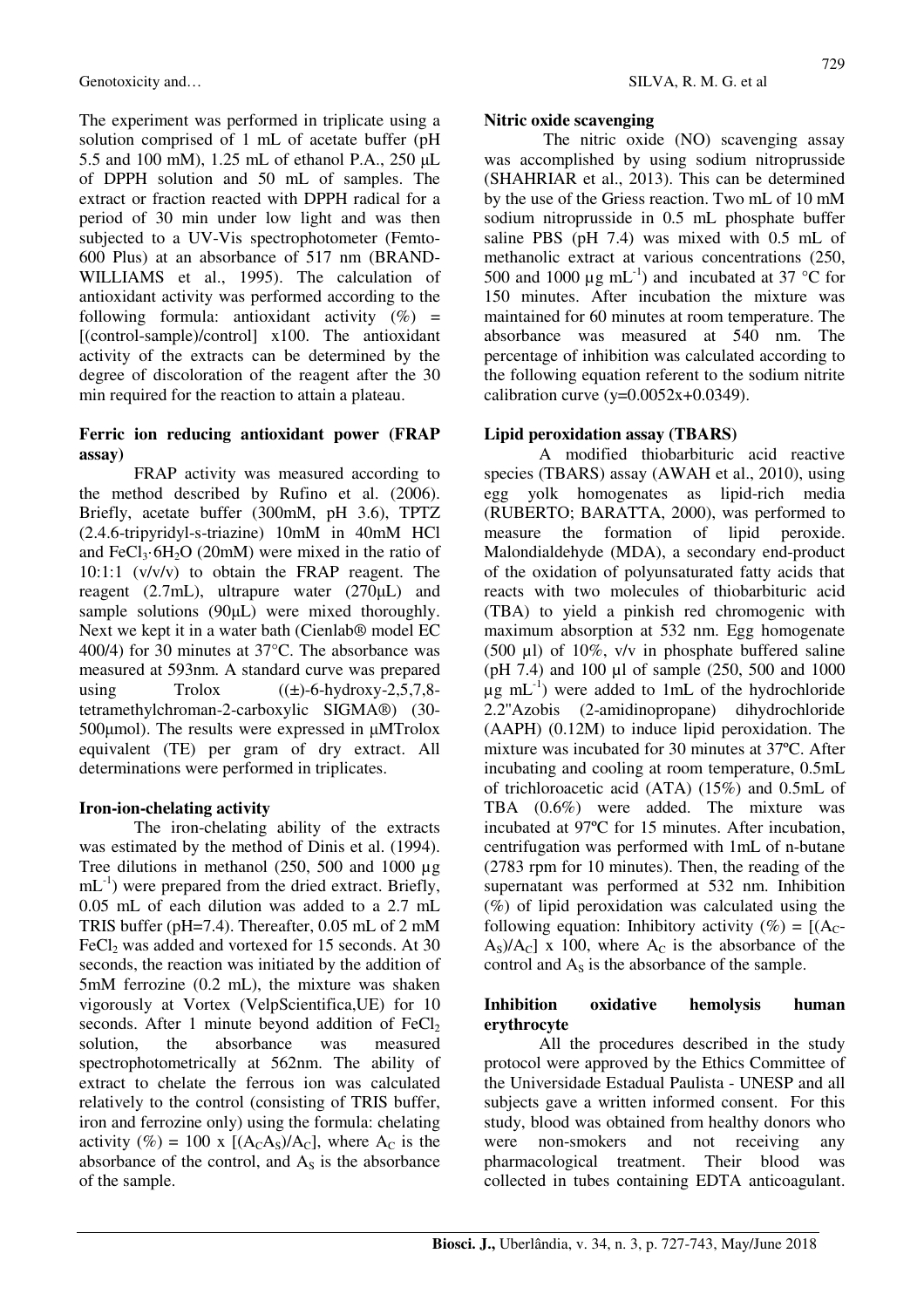Every experiment was performed each day with the erythrocytes that came from the same donors.

Anticoagulated blood tubes were centrifuged 5 min at 2500 rpm, plasma and the white cell layer (buffy coat) were discarded after and the remaining erythrocytes were washed three times with phosphate *buffered* saline (PBS). An erythrocyte suspension was prepared at 10% concentration in PBS. AAPH (2,2′-azobis (2 amidinopropane) hydrochloride solution was prepared using the same buffer at the moment of its use, and also kept away from the light. The extract was dissolved in 50% stock-solution of propylene glycol, and later diluted in PBS at the time of use. The incubation of erythrocyte suspension with AAPH in the presence or absence of extracts at different concentrations was performed in a 37ºC water-bath with a gentle shaking motion and in the absence of light for 6h. Positive (100% hemolysis) and negative controls were incubated with and without AAPH, respectively, included in the assay to examine a protective effect of the extracts (YANG et al., 2006; BANERJEE et al., 2008).

Aliquots were removed every one hour, transferred to *eppendorf* tubes and centrifuged at 2500 rpm for 10 minutes and then spectrophotometric reading of supernatant was performed. Hemolysis was determined by reading the absorbance of hemoglobin at 540 nm. The test samples were done in triplicate for statistical analyzes and percentage hemolysis was calculated by the following equation: % Hemolysis =  $100$ .[(A<sub>S</sub>- $A_{NC}/(A_{PC}-A_{NC})$ ] where  $A_S$  is the absorbance of the sample,  $A_{NC}$  is the absorbance of the negative control and  $A_{PC}$  is the absorbance of the positive control.

### **Statistical analysis**

The data was expressed as the mean±SD by measuring three independent replicates. Analysis of variance using one-way ANOVA followed by Tukey's test was performed to test the significance of differences between the means obtained among treatments at the  $\alpha \leq 0.05$  level of significance using the software BioEstat version 5.0.

#### **Quantification of total phenols and flavonoids**

The total phenols and flavonoids were quantified with the extract diluted in ethanol at concentrations of 250, 500 and 1000  $\mu$ g.mL<sup>-1</sup>.The Folin-Ciocalteu method modified by Singleton and Rossi (1980) was performed to determine total phenols. For each 0.5 mL of extract at different concentrations, 5mL of distilled water and 0.25 mL of Folin-Ciocalteu reagent were added. After 3

minutes, 1mL of saturated  $Na<sub>2</sub>CO<sub>3</sub>$  solution at 10% was added and the mixture was stored for 1 hour. The absorbance was measured at 725nm using a UV-Vis spectrophotometer (model: SP220, Biospectro, Brazil). All the tests were performed in triplicate and the results were expressed in mg of gallic acid per gram of extract.

Quantification of the extract's total flavonoids was performed by UV-Vis spectrophotometer, with the preparation of samples based on complexation of flavonoids with  $AICI<sub>3</sub>$  as described by Zhishen; Mengcheng and Jianming (1999). An aliquot of 250 µL of each different concentration of extract was mixed with 1.25 mL of distilled water and 75  $\mu$ L of NaNO<sub>2</sub> solution at 5%. After 6 minutes, 150  $\mu$ L of AlCl<sub>3</sub>/H<sub>2</sub>O solution at 10% was added. After 5 minutes, 0.5 mL of NaOH 1M solution was added and then the total volume was completed by adding 2.5 mL of distilled water. The samples were shaken in a vortex mixer and the absorbance was measured at 510 nm. All the tests were performed in triplicate and the results were expressed in mg of rutin per gram of extract.

#### **Genotoxic activity Mitotic index and chromosome aberration in** *Allium cepa* **Roots**

Onion bulbs (A. cepa L.,  $2n = 16$ ) were obtained commercially in Assis, São Paulo, Brazil. They were cleaned and dried outer scales were removed, leaving the ring intact with primordial roots. The bulbs were used for the bioassay according to standard procedures (RANK; NIELSEN, 1993; CHAUHAN et al., 1999; BABATUNDE; BAKARE, 2006). For the growth of roots it was used a culture solution (Hoagland's solution). The bulbs were kept suspended in a 100mL becker leaving the ring of roots in contact with the solution, changed every 24 h for a period of 72 h, maintained at a photoperiod (18 h/6 h light/dark) and temperature  $(22 \pm 2^{\circ}C)$  in controlled chamber B.O.D. Bulbs with roots of approximately 2cm were used in the experiment.

To evaluate the mitotic index and induction of chromosomal aberrations (aberrant anaphase and telophase), six onion bulbs were exposed to each concentration of aqueous extract (0.1, 5 and 10 mg/mL) and ethanolic extract (50, 100 and 1000 µg mL-1) of *B. trimera*. Mineral water and positive control solution of MMS (methyl methanesulfonate, Sigma-Aldrich ®) at 10 mg/L was used for the negative control, as described by Caritá and Marin-Morales (2008). At the end of 48h exposure and 24h recovery in culture solution, the roots of treated and control bulbs were cutted and fixed in ethanol: glacial acetic acid (3:1, v/v). These were hydrolyzed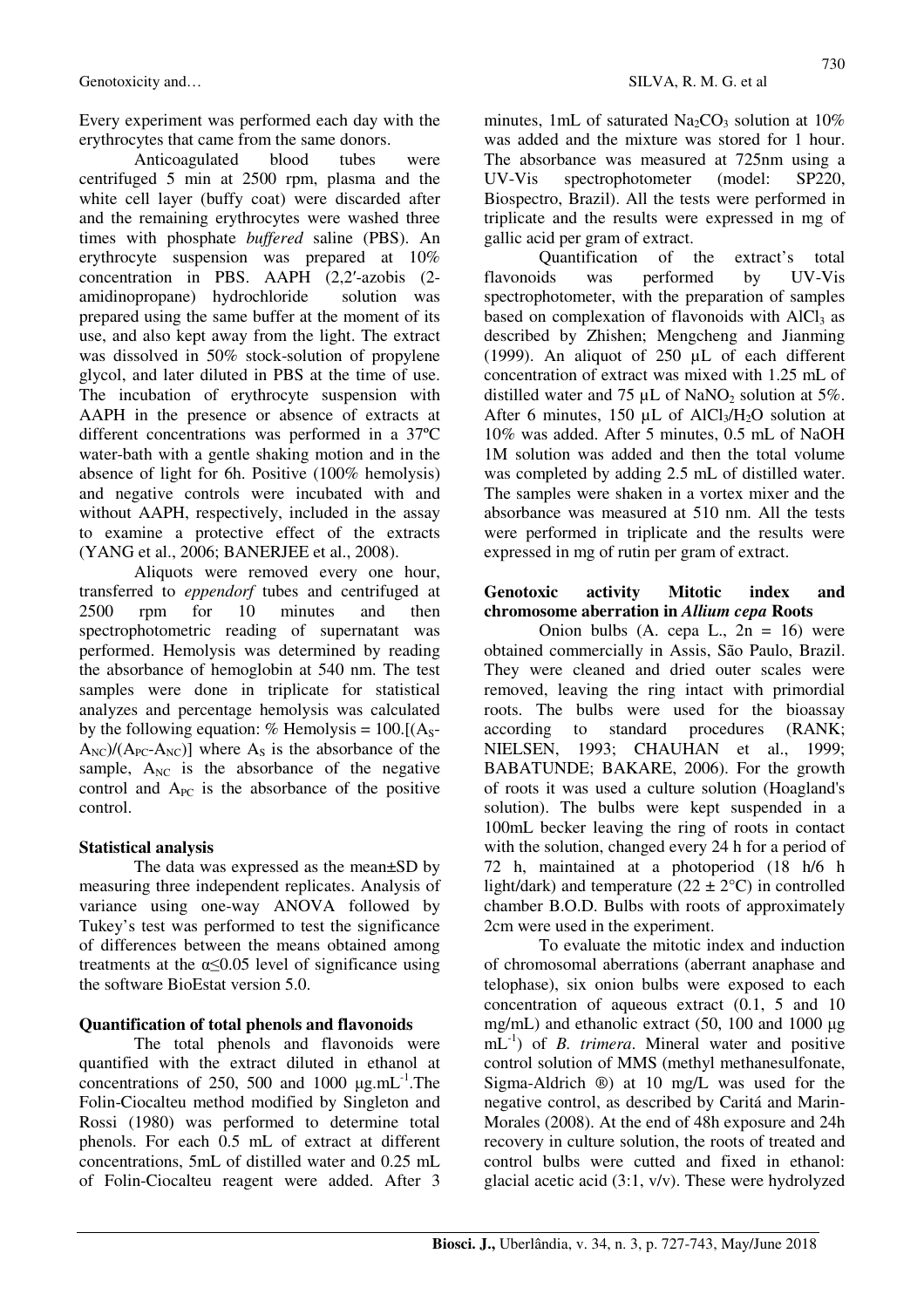in 1 N HCl at 60°C for 8 min, after which they were rinsed in distilled water. The roots were stained with acetic carmine for 10 minutes. The tips were removed and the roots carefully crushed between slide and coverslip were sealed as suggested by Grant (1982) and Akinboro and Bakare (2007). Five slides were prepared for each treatment and controls were analyzed at 1000 $\times$  magnification. The mitotic index was calculated on the number of dividing cells per 1000 cells observed (FISKESJÖ, 1985; FISKESJÖ et al., 1997). The frequency was calculated based on the number of aberrant cells (telophases and anaphases) per total cells analyzed for each treatment and controls (BAKARE et al., 2000).

## **Root growth determination**

After removing the roots from the bulbs, the length of 20 roots from each treatment and controls were measured using a digital paquimeter (DIGIMESS®).

## *Allium cepa* **statistical analysis**

Mitotic index and chromosome aberration were compared and analyzed using Kruskal–Wallis test (p<0.05), as suggested by Grisolia et al. (2005) e Leme e Marin-Morales (2008).

# **RESULTS**

### **Antioxidant activity**

Table 2 shows the results of DPPH test, FRAP and iron ion chelate to evaluate the antioxidant activity of different extracts from each spice plant evaluated in this study. It can be seen that all species have greater activity at the concentration of 1000 mg / mL. For the DPPH test the highest antioxidant activity was obtained for basil extracts  $(82.01\%)$ , oregano  $(81.32\%)$  and cinnamon (77.82 %), while the other condiments presented activity below  $15\%$  (pepper and ginger =  $13.49\% = 12.59\%$ ). In FRAP test the highest ferric reducing power was observed for the basil extracts (321.12 uM ET / g dry extract) and oregano (315.11 uM ET / g dry extract) and the lowest activity was observed for ginger extract (9.08 uM ET / g dry extract). For the test of the iron chelating activity, all evaluated extracts showed antioxidant activity and the ginger extracts (88.57  $\pm$  2.98), basil (94.18  $\pm$ 9.17), oregano (81.16  $\pm$  5.80) and pepper (78.92  $\pm$ 8.34) showed no significant difference when compared to the positive control (Na<sub>2</sub>EDTA =  $90.34$ )  $\pm$  3.43).

There are also shown in table 2 the results of the inhibition tests of lipid peroxidation (TBARS) and kidnapping of the radical. In the TBARS test the spices cinnamon (18.52  $\pm$  4.65), ginger (25.33  $\pm$ 5.16), basil (33.14  $\pm$  8.94) and oregano (21.11  $\pm$ 1.67) at a concentration of 250 mg / mL showed greater inhibitory activity when compared with the positive control Trolox (47.03  $\pm$  1.17). For the NO radical sequestration test, the species of ginger and basil showed greater activity, and there was no significant difference among the concentrations used. However for the pepper extract, it was only observed higher scavenging activity for concentrations of 250 and 500 mg  $mL^{-1}$ , which did not differ significantly from each other.

The figure 1 shows the results of antioxidant activity by oxidative hemolysis inhibition method in human erythrocytes, conducted with species of condiments with greater scavenging activity of DPPH (cinnamon, basil and oregano). It is possible to observe that the extracts presented potential to scavenge the free radical and impossible hemolytic AAPH action evaluated in concentration (100 mg mL<sup>-1</sup>). In the 3rd hour the basil extract (91.82 %) did not differ significantly from the positive control (94.5 %). Otherwise the cinnamon  $(37.10 \%)$  and oregano (49.68 %) extracts presented the lowest hemolytic activities and not differ among each other. In the evaluation of the 4th to the 6th hour all evaluated extracts showed oxidative hemolysis below 50% differing significantly from the positive control while cinnamon extract showed the highest antioxidant potential during evaluated period, from 37.10 % for the 3rd hour up to 12.45 % for the 6th hour.

## **Quantification of polyphenols and total flavonoids**

The results of the quantification of polyphenols and total flavonoids are shown in Table 3. It has been found that the condiment plants presented higher levels of total polyphenols at the concentrations of 1.000 mg  $mL^{-1}$ , as the highest concentration was observed for the extract ginger  $(119.17 \pm 6.17 \text{ mg of }$  gallic acid equivalent / gram of dry extract) and the lowest for black pepper at concentration of 250 mg / mL  $(3.17 \pm 0.77$  mg of gallic acid equivalent / gram of dry extract).

As for determination of total flavonoids, the highest levels were observed at the concentration 1000 mg / mL, as the largest flavonoids content was observed for the ginger extract  $(97.56 \pm 03.12 \text{ mg}$  equivalent of quercetin / gram of dry extract) the lowest was for the black pepper extract  $(9.36 \pm 0.16 \text{ mg})$ equivalent of quercetin / gram of dry extract).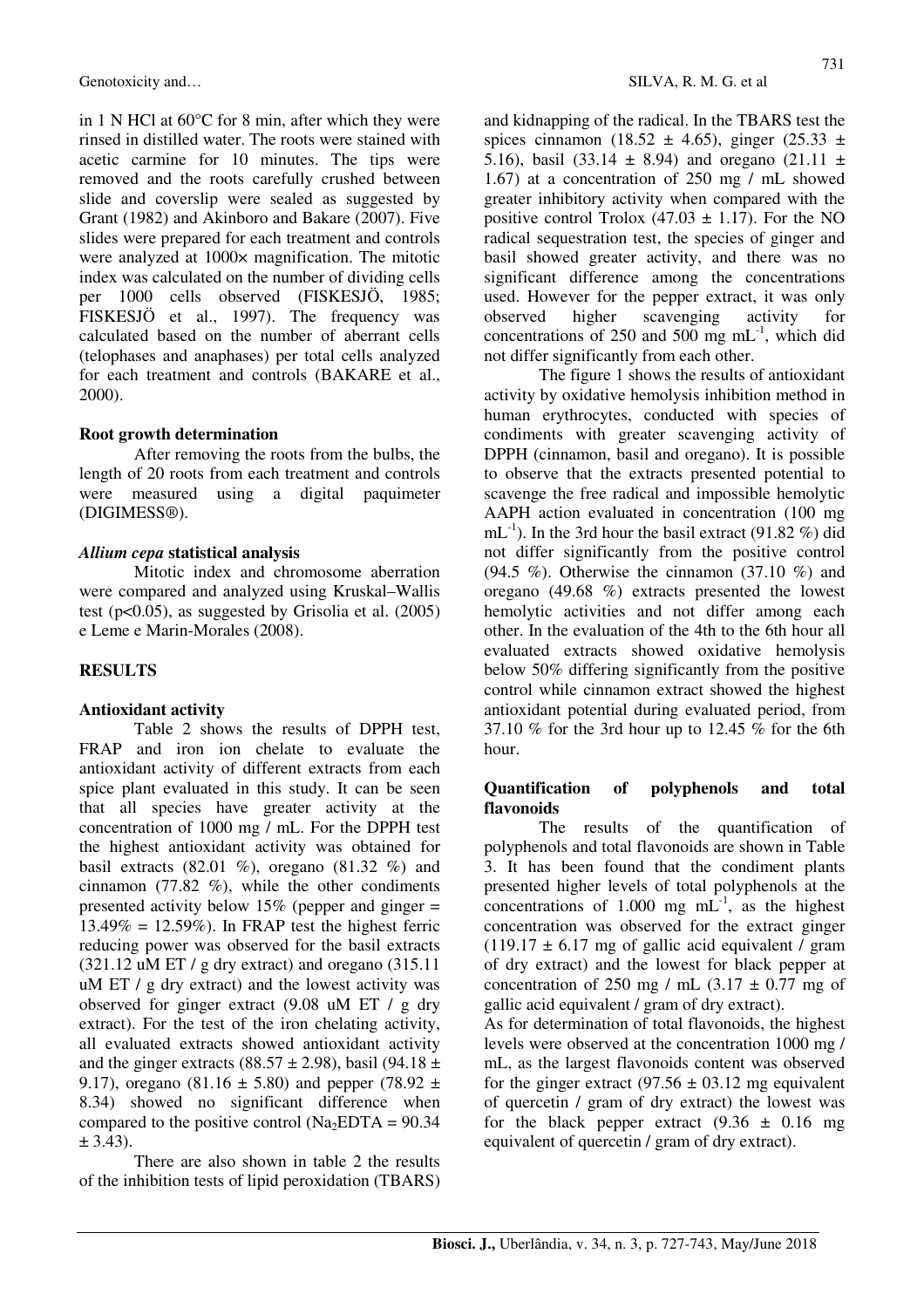### Genotoxicity and... SILVA, R. M. G. et al.

|                  | <b>Extract</b>    |                    | <b>Antioxidant Activity</b> |                    |                    |                   |  |  |  |
|------------------|-------------------|--------------------|-----------------------------|--------------------|--------------------|-------------------|--|--|--|
| <b>Treatment</b> | $(mg \, mL^{-1})$ | <b>DPPH</b>        | <b>FRAP</b>                 | Iron ion chelating | <b>TBARS</b>       | NO                |  |  |  |
|                  | 250               | 39.46±4.23a        | $21.23 \pm 1.67a$           | 23.57±3.48a        | $18.52 \pm 4.65a$  | $21.06 \pm 2.03a$ |  |  |  |
| Cinnamon         | 500               | $76.23 \pm 6.17 b$ | $65.01 \pm 2.33 b$          | $30.62 \pm 2.98a$  | 29.26±1.72b        | $29.02 \pm 3.65a$ |  |  |  |
|                  | 1000              | 77.82±3.32b        | 142.07±4.45c                | 57.49±1.55c        | $47.22 \pm 9.82c$  | 39.77±1.09b       |  |  |  |
|                  | 250               | $7.16 \pm 0.33c$   | $3.14 \pm 0.17d$            | $80.49 \pm 4.36 b$ | $25.33 \pm 5.16b$  | $7.82 \pm 0.88c$  |  |  |  |
| Ginger           | 500               | $9.97 \pm 1.17c$   | $5.17 \pm 0.94$ d           | $85.87 \pm 3.11b$  | $42.77 \pm 3.09c$  | $7.26 \pm 0.17c$  |  |  |  |
|                  | 1000              | $12.59 \pm 1.42c$  | $9.08 \pm 1.22$ d           | $88.57 \pm 2.98b$  | $50.18 \pm 9.36c$  | $8.82 \pm 0.33c$  |  |  |  |
|                  | 250               | $17.55 \pm 1.45c$  | 87.97±3.64b                 | $90.09 \pm 9.17$ b | 33.14±8.94b        | $8.24 \pm 1.48c$  |  |  |  |
| <b>Basil</b>     | 500               | $35.32 \pm 3.02a$  | $163.29 \pm 3.67c$          | $93.23 \pm 3.45b$  | $47.96 \pm 5.70c$  | $9.26 \pm 1.85c$  |  |  |  |
|                  | 1000              | $82.01 \pm 4.23 b$ | $321.12 \pm 11.18$ e        | 94.18±9.17b        | $60.37 \pm 7.42$ d | $12.06 \pm 1.01c$ |  |  |  |
|                  | 250               | 49.80±2.98a        | $66.27 \pm 2.98b$           | $63.89 \pm 5.11c$  | $21.11 \pm 1.67$   | $33.57 \pm 1.60$  |  |  |  |
| Oregano          | 500               | 75.09±3.29b        | 140.88±8.78c                | $73.95 \pm 3.12b$  | $33.70 \pm 5.64 b$ | $45.31 \pm 6.43b$ |  |  |  |
|                  | 1000              | $81.32 \pm 1.35b$  | 315.11±11.33e               | $81.16 \pm 5.80b$  | 59.44±2.88d        | 55.86±2.77d       |  |  |  |
|                  | 250               | $5.19 \pm 0.98c$   | $22.87 \pm 3.07a$           | 58.82±4.32c        | $40.36 \pm 2.71c$  | $11.68 \pm 3.74c$ |  |  |  |
| Black pepper     | 500               | $7.29 \pm 0.97c$   | 53.38±3.22b                 | $61.97 \pm 2.34c$  | $57.40 \pm 6.24$ d | $16.19 \pm 7.04c$ |  |  |  |
|                  | 1000              | 13.49±1.14c        | 162.88±9.94c                | 78.92±8.34b        | $61.11 \pm 1.47d$  | $44.02 \pm 5.67$  |  |  |  |
| Galic Acid       | 80                | $82.23 \pm 2.93 b$ |                             |                    |                    |                   |  |  |  |
| $Na2EDTA*$       |                   |                    |                             | $90.34 \pm 3.43 b$ |                    |                   |  |  |  |
| Trolox           | 140               |                    |                             |                    | $47.03 \pm 1.17c$  |                   |  |  |  |

**Table 2**. Antioxidant activity of different culinary plants (cinnamon, ginger, basil, oregano and black pepper) through DPPH radical scavenging activity, ferric reducing power (FRAP), iron ion chelating power, inhibition of lipid peroxidation (TBARS), NO radical scavenging.

Values are expressed as mean ±SD. Same letters within the same column indicate no significant diferences among samples by Tukey test ( $\alpha \le 0.05$ ), \* EDTA (1%b/v).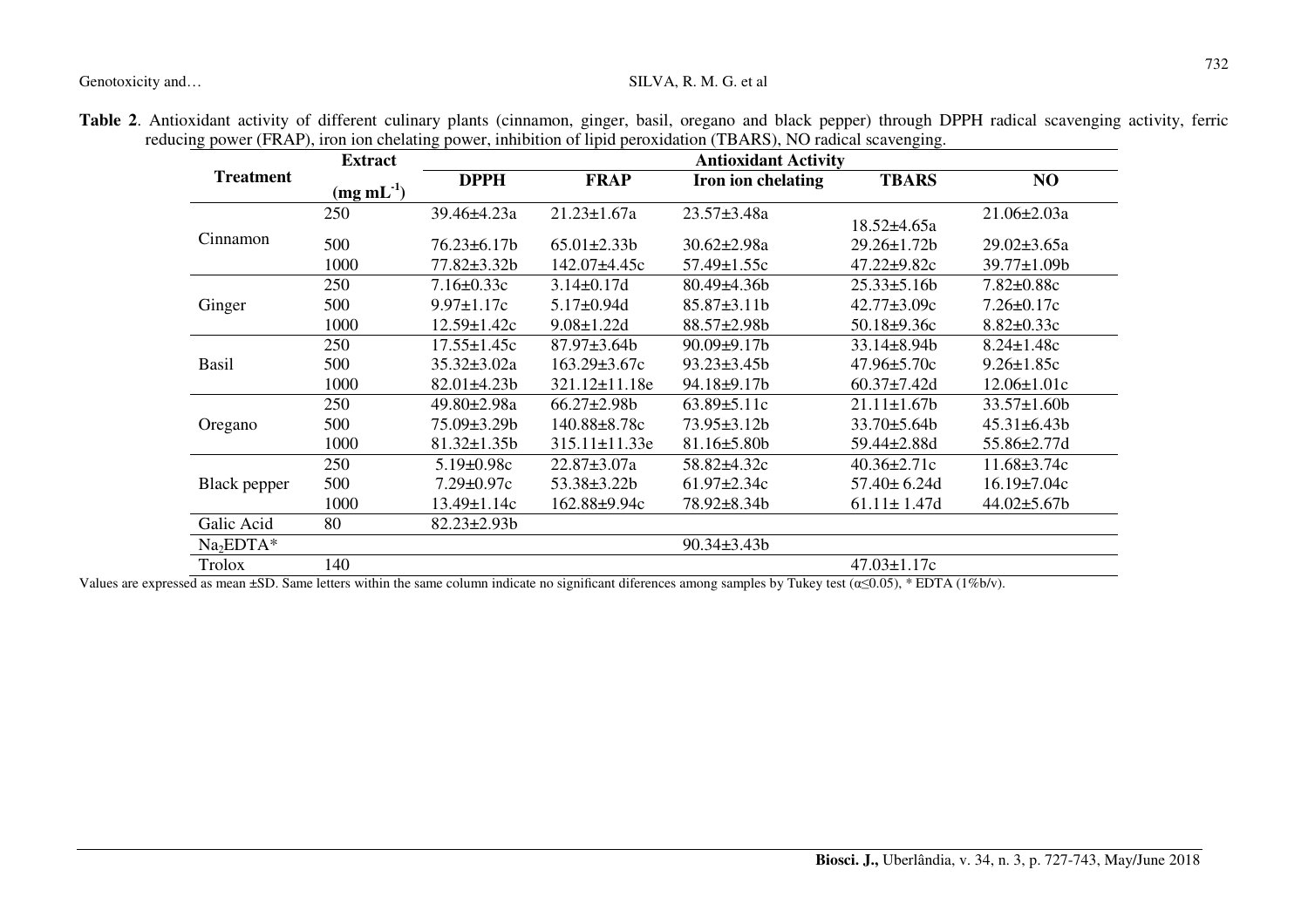

Figure 1. Antioxidant activity by hemolysis method of species of plants condiments (cinnamon, basil and oregano) and positive control (AAPH) for 6 hours incubation and measured at 540 nm in a spectrophotometer. Same letters Indicate significant diferences Among samples by Tukey test  $(α<0.05)$ .

| <b>Culinary Plants</b> | <b>Extract</b><br>$(mg L^{-1})$ | <b>Phenol</b><br>Contents <sup>a</sup> | <b>Flavonoid</b><br><b>Contents</b> <sup>b</sup> |
|------------------------|---------------------------------|----------------------------------------|--------------------------------------------------|
|                        | 250                             | $11.78 \pm 3.19$                       | $9.08 \pm 1.10$                                  |
| Cinnamon               | 500                             | $23.44 \pm 2.33$                       | $12.46 \pm 0.98$                                 |
|                        | 1000                            | $54.34 \pm 1.79$                       | $43.57 \pm 1.97$                                 |

250 45.19±3.23 40.15±1.98 500 73.59±9.09 56.98±2.18 1000 119.17±6.17 97.56±3.12

250 19.45±2.87 12.11±0.76 500 33.58±1.76 32.24±1.16 1000 64.56±2.99 53.72±3.21

250 17.47±1.22 12.28±1.22 500 33.28±3.02 33.04±2.76 1000 51.52±2.19 43.72±1.44

250 3.17±0.77 1.16±0.09 500 7.88±0.34 4.41±0.32 1000 11.89±0.45 9.36±0.16

**Table 3.** Quantification of phenols and flavonoids totals in different condiments plant extracts (cinnamon, ginger, basil, oregano and black pepper.

| aValues of total phenols levels (mg of gallic acid equivalent/g of extract); <sup>b</sup> Total flavonoids levels in quercetin equivalent per mg/g of |  |  |  |  |  |  |
|-------------------------------------------------------------------------------------------------------------------------------------------------------|--|--|--|--|--|--|
| extract:                                                                                                                                              |  |  |  |  |  |  |

## **Bioassay** *Allium Cepa*

The results of the determination the mitotic index and chromosomal aberrations are shown in Table 4. Both the analysis of the mitotic index and

Ginger

Basil

Oregano

Black pepper

the chromosomal aberration of different extract concentrations of the spices did not differ from the NC. However all treatments showed significant differences compared to the PC.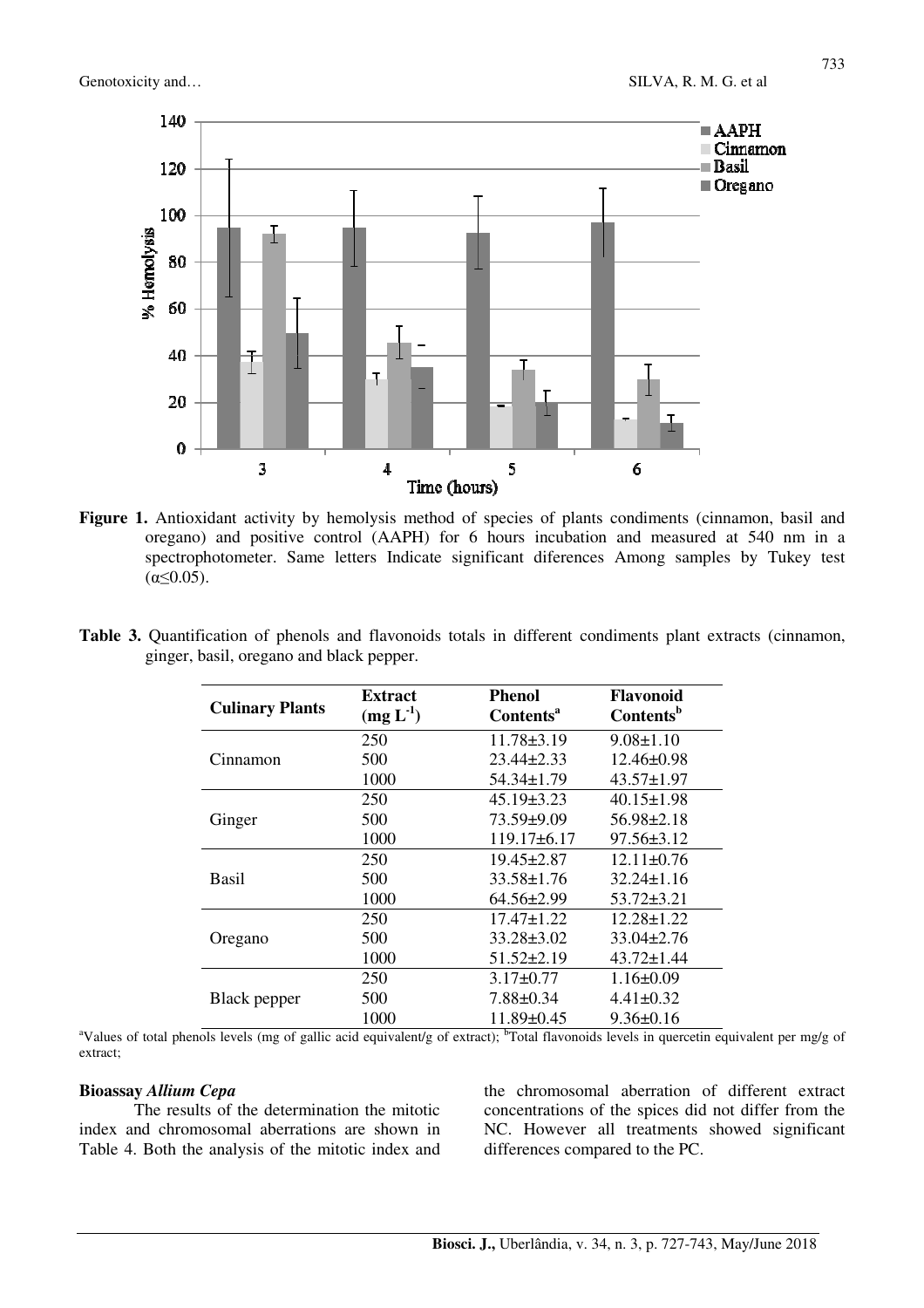734

**Table 4.** Chromosomal aberrations and mitotic index for infusion of cinnamon, oregano, basil, parsley, black pepper and ginger, in concentrations of 0.05 mg mL-1, 0.1 mg mL-1 and 1 mg mL-1 negative control treated with water mineral and positive control treated with Methylmethanesulfonate (MMS) to 10 mg  $\operatorname{L}^{ \text{-}1}$ .

| <b>Treatment</b> | <b>Concentration</b><br>$(mg L-1)$ | <b>Mitotic Index</b> | Aberrant<br><b>Anaphase</b> | <b>Telophase</b><br>aberrant | <sub>of</sub><br><b>Total</b><br>aberrant cells |
|------------------|------------------------------------|----------------------|-----------------------------|------------------------------|-------------------------------------------------|
| <b>CN</b>        | 0,00                               | 12.76±1.23a          | 3                           | 0                            | 3b                                              |
|                  | 0.05                               | $13.62 \pm 1.31$ ab  | 3                           | 0                            | 3 <sub>b</sub>                                  |
| Cinnamon         | 0.10                               | 12.88±1.09b          | 3                           |                              | 4b                                              |
|                  | 1.00                               | $9.34 \pm 1.25c$     | 4                           |                              | 5b                                              |
|                  | 0.05                               | $13.90 \pm 1.76a$    | $\mathfrak{D}$              |                              | 4b                                              |
| Ginger           | 0.10                               | $9.98b \pm 1.22c$    | 2                           |                              | 4b                                              |
|                  | 1.00                               | 12.24±1.89ab         | 4                           | 0                            | 4b                                              |
|                  | 0.05                               | 12.78± 1.23ab        | $\overline{2}$              | 0                            | 4b                                              |
| <b>Basil</b>     | 0.10                               | 12.44±2.42ab         | 3                           |                              | 3b                                              |
|                  | 1.00                               | 14.38±2.04d          | 3                           |                              | 3b                                              |
|                  | 0.05                               | $13.84 \pm 2.11a$    | 3                           |                              | 2 <sub>b</sub>                                  |
| Oregano          | 0.10                               | 10.30±1.87b          | 2                           |                              | 2 <sub>b</sub>                                  |
|                  | 1.00                               | 12.14±1.12ab         | 4                           |                              | 5 <sub>b</sub>                                  |
|                  | 0.05                               | 13.86±1.98a          |                             |                              | 3 <sub>b</sub>                                  |
| Black pepper     | 0.10                               | 10.40±2.98b          | 2                           |                              | 3 <sub>b</sub>                                  |
|                  | 1.00                               | 12.64±1.89ab         | 6                           | 0                            | 6b                                              |
| CP               | 0.20                               | 11.30±1.76b          | 38                          | 9                            | 47 <sup>a</sup>                                 |

5000 cells analized; Values followed by different letters in the same row indicate significant difference ( $p < 0.05$ )

#### **Mensuration of the length of** *A. cepa* **roots**

Table 5 shows the root lengths of *A. cepa* subjected to treatments with extracts of condiment plants in concentrations of 0.05; 0.10 and 1.0 mg  $mL^{-1}$ . For the 0.05 mg  $mL^{-1}$  concentration, it was observed that all treatments showed no statistical difference when compared to PC. For the concentration of  $0.10 \text{ mg} \text{ mL}^{-1}$ , in roots exposed to ginger extract were not statistically different when compared with the PC. The other treatments showed significant differences with both controls. For the concentration of 1.0 mg  $mL^{-1}$ , roots treated with oregano extract showed no significant difference when compared with NC, while cinnamon, black pepper and basil showed no significant difference when compared with PC. The length of the roots treated with ginger extract statistically differed from NC and PC.

**Table 5.** Length of *Allium* strain roots exposed for infusion of cinnamon, oregano, basil, parsley, black pepper and ginger at the concentration of 0.05, 0.1and 1 mg  $mL^{-1}$ . Negative control treated with mineral water and positive control treated with Methylmethanesulfonate to 10 mg  $L^{-1}$ .

|                      | Size (mm)          |                   |                    |  |  |  |  |  |
|----------------------|--------------------|-------------------|--------------------|--|--|--|--|--|
| Species<br>Evaluated | Extract (mg/mL)    |                   |                    |  |  |  |  |  |
|                      | 0,05               | 0,10              | 1,00               |  |  |  |  |  |
| CN                   | $48.01 \pm 8.19a$  | 48.01±8.19a       | $48.01 \pm 8.19a$  |  |  |  |  |  |
|                      |                    |                   |                    |  |  |  |  |  |
| Cinnamon             | $26.75 \pm 5.84b$  | $24.94\pm 6.63c$  | $35.91 \pm 6.24b$  |  |  |  |  |  |
| Ginger               | $32.34 \pm 8.55$   | 29.54±9.15b       | $39.15 \pm 8.11c$  |  |  |  |  |  |
| Basil                | $27.14\pm 6.66b$   | $23.17 \pm 5.54c$ | $33.61 \pm 9.02b$  |  |  |  |  |  |
| Oregano              | $27.21 \pm 5.52b$  | $20.69 \pm 4.70c$ | $50.22 \pm 5.91a$  |  |  |  |  |  |
| Black pepper         | 34.30±7.98b        | $26.49 \pm 7.25c$ | $25.97 \pm 5.91b$  |  |  |  |  |  |
|                      |                    |                   |                    |  |  |  |  |  |
|                      | $33.29 \pm 3.68 b$ | 33.29±3.68b       | $33.29 \pm 3.68 b$ |  |  |  |  |  |

20 roots analyzed with results presented in Means  $\pm$  standard deviation; Equal letters column do not differ statistically, medium evaluated of Kruskal-Wallis test ( $p < 0.05$ ).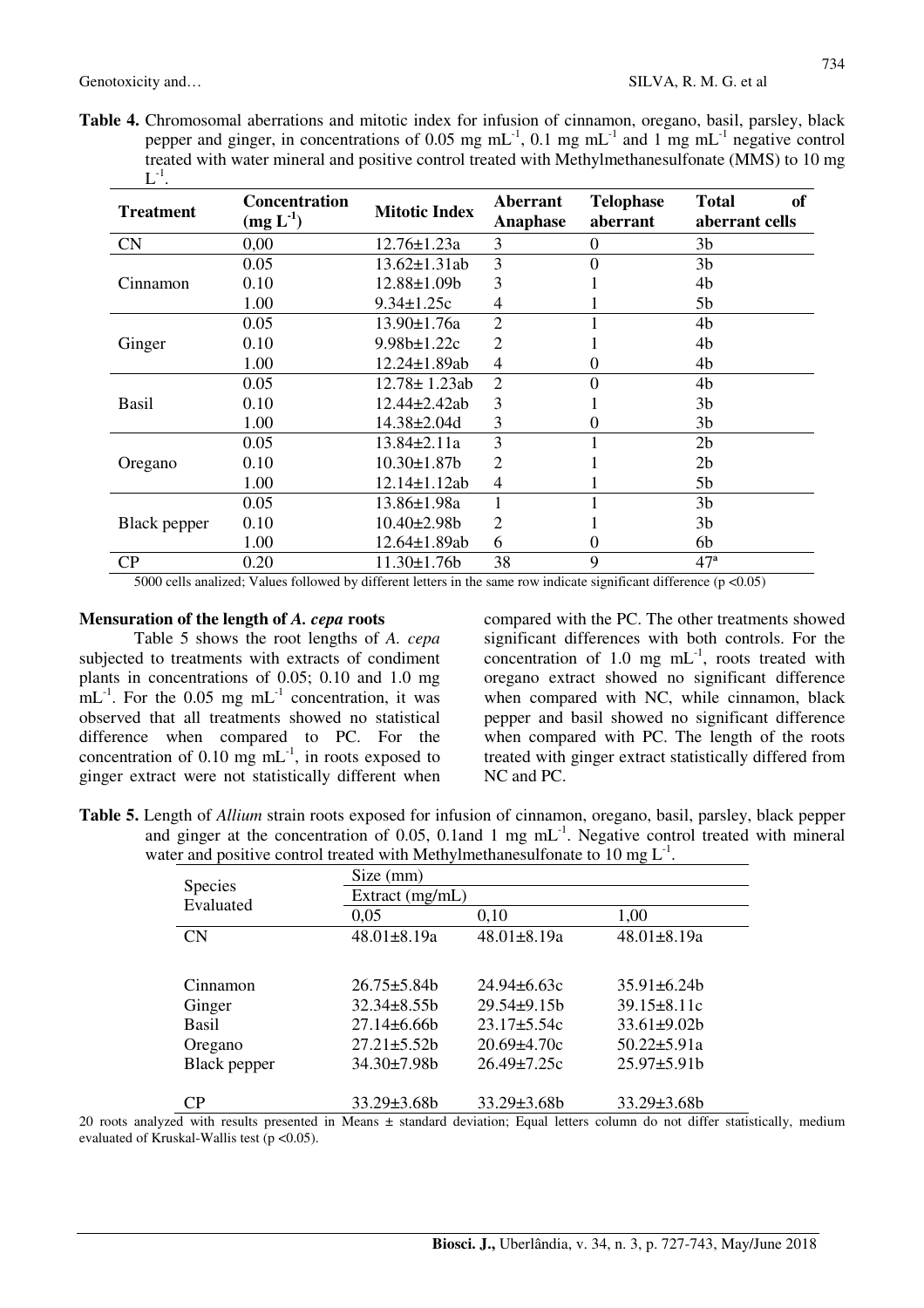# **DISCUSSION**

According to Schweiggert et al. (2007) and Reinholds et al. (2015) spices and herbs of many kinds (i.e., berries, seeds, roots, fruits, bark, and leaves) have been used as substantial additives in culinary, medicinal, cosmetic and other compositions and the differences of spice quality characteristics such as color, smell, and flavor are based mainly on their biological and geographic origin. Given that the spices used in Brazilian culinary are mostly exotic species but cultivated in the geographical conditions of Brazil (Nepomuceno, 2005), this study evaluated for the first time the antioxidant and genotoxic activity of different spices (cinnamon, ginger, basil, oregano and black pepper) widely used in Brazilian culinary.

 To accomplish this study it was considered the different extraction methods for each kind of spice: fresh leaves (oregano and basil) were submitted to infusion and hard parts such as seeds, barks and roots (black pepper, cinnamon and ginger) were extracted by decoction, as it is done in its use in different recipes of Brazilian culinary.

For antioxidants assays the results varied according to the evaluated condiment species. In all the assays performed in this study, the higher antioxidant activities among analyzed samples were found in basil and oregano. These results are according to Kaurinovic et al., (2011), Pitaro et al.,(2012), Zhang et al., (20S14) and Vujicic et al., (2015) who demonstrated the oregano antioxidant activity through the evaluation of different *in vitro* tests with methanolic and ethanolic extracts from the leaves of this species. The results found in this study regarding basil extracts are similar to results demonstrated by James et al., (2008), Sarfaz et al., (2011), Benedec et al., (2012), Vidovic et al., (2012) and Vardhan et al., (2013). However, these researches were realized with different extracts (aquous, ethanolic, methanolic and hexanoic) and in most cases evaluated only through DPPH test for the antioxidant activity.

Despite the basil and oregano species shown higher antioxidant activity. The other spices (cinnamon, ginger and black pepper) also obtained significant results in the antioxidant tests performed and these results are according with those found by Kim et al., (1993), Mathew and Abraham (2006a and 2006b) and Rao and Gan (2014) who demonstrated the antioxidant activity of extracts obtained from nonpolar solvents, fractions and isolated compounds from cinnamon. Stoilova et al., (2007) and Danciu et al., (2015) demonstrated the antioxidant potential of ginger ethanolic extract

through the DPPH test and Chatterjee et al., (2007), Saha and Verma (2013) and Ahmad et al., (2015) demonstrated the antioxidant potential of methanolic extracts from the black pepper fruits through DPPH test and NO sequestration. Despite the number of studies showing the activity of spices aim of this study, this work shows for the first time the evaluation of the extracts obtained in a manner similar to what is possible to obtain during cooking and preparation of different Brazilian recipes, and perform a variety of *in vitro* assays to observe such activity and potential.

Considering this, we also evaluated antioxidant potential by the method of inhibiting the hemolytic power of AAPH radical on human erythrocytes with extracts of spices with the greatest antioxidant potential evaluated previously (cinnamon, basil and oregano). The results demonstrated a significant anti-hemolytic activity (antioxidant) of the extracts in the presence of AAPH radical. Although there are no reports in scientific literature regarding the anti-hemolytic activity of the spices evaluated in this study, mainly using extracts similar to those obtained in the preparation of culinary recipes. The results obtained, are according to Ferreira et al., (2007) and Pasquini-Netto et al., (2012) who demonstrated the antioxidant capacity of plant extracts by inhibiting the hemolytic activity of the AAPH radical.

Based on the antioxidant potential observed in the different spices evaluated in this study, we also searched for the total phenolic and flavonoid content of the different extracts. According to Materska and Perucka (2005) the phenolic compounds, maily flavonoids, are powerful antioxidants that can protect human body from free radicals (BORS et al., 1996; HALLIWELL, 1996; HOLLMAN et al., 1999; HARBOURNE, 2000; FERRARI et al., 2003). All evaluated spices presented levels of phenolic and flavonoid compounds while ginger was the species that presented the higher content of these compounds and the black pepper showed the lower value. The observed values are according to those found by Santiago-Ademe et al., (2015) that show the presence of phenols and flavonoids compounds in microencapsulated extracts from cinnamon infusion. Awe et al., (2013) and Nam et al., (2013) who evaluated the presence of phenols and flavonoids in ginger extracts correlating with the antioxidant activity; Uyoh et al., (2013) and Flanigan and Niemeyer (2014) who demonstrated the presence of phenolic content in basil extracts; Chrpová et al (2010) and Alezandro et al., (2011) who evaluated and found evidence regarding the presence of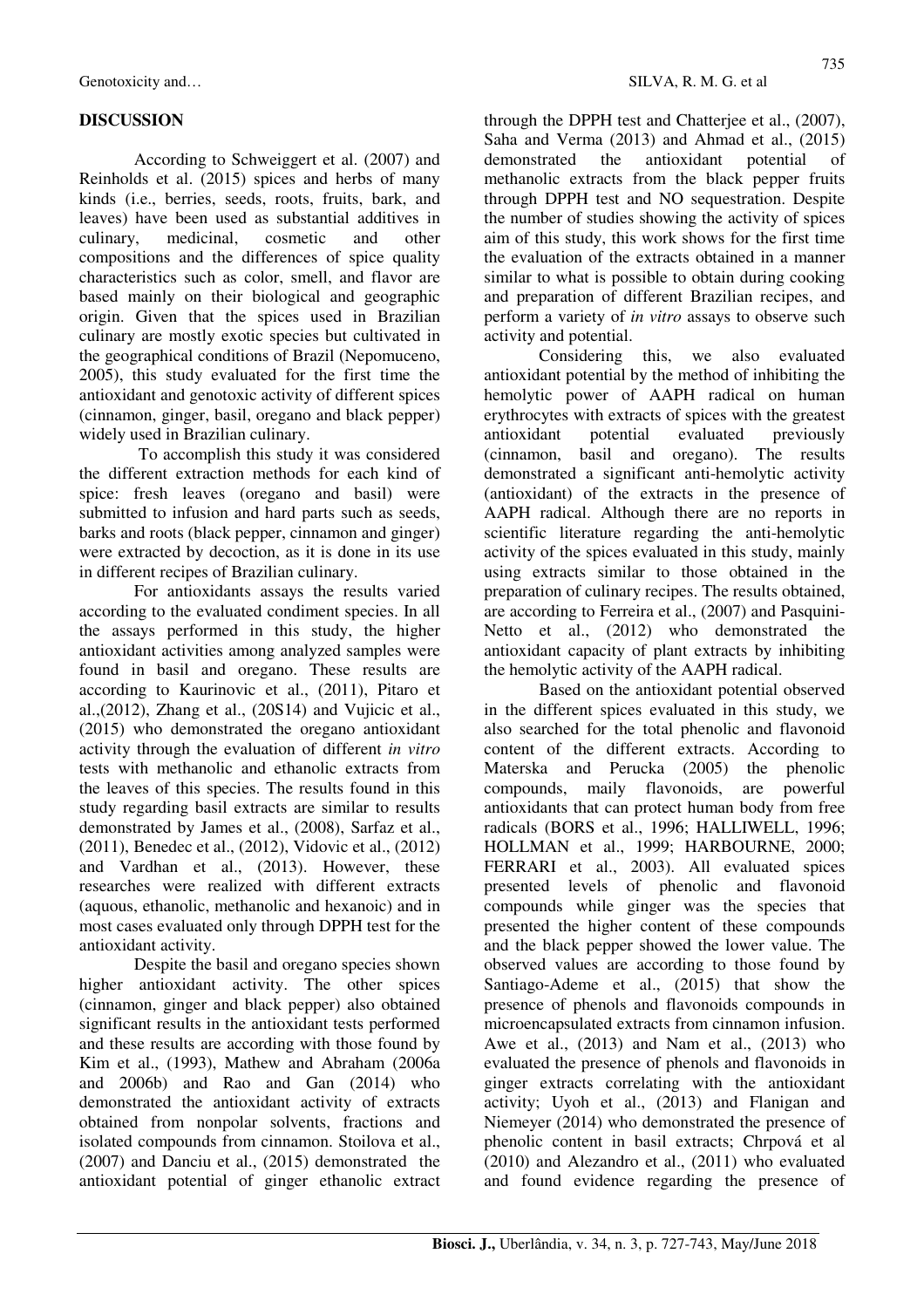phenolic compounds in oregano extracts and Ahmad et al., (2015) who demonstrated different concentrations of phenolic content in black pepper seeds.

Regarding the genotoxicity, potential evaluation it is possible to observe that the different extracts, in the analyzed concentrations, did not presented genotoxic effect both in the mitotic index analyses as in the chromosomal aberrations in meristem cells of the *A. cepa* roots test. Scientific studies has demonstrated that the condiment species evaluated in this study do not have genotoxic and/or mutagenic effect and show antimutagenic and anticarcinogenic potential evaluated by *in vivo* and *in vitro* assays as demonstrated by Vaezi et al., (2014) who observed antigenotoxic action of cinnamon infusion in human diet. Abdul et al., (2008), Beg et al., (2008) and Semwal et al., (2015) presented results of antigenotoxic, anticarcinogenic and nutraceutical activity of extracts and compounds isolated from ginger. Beric et al., (2008) who observed the antigenotoxic and cytoprotective action by comet assay from basil extract. Qari (2008), Gulluceat al., (2012) and Roa et al., (2014) who demonstrated the absence of genotoxicity and cytotoxicity of extracts and isolated compounds from oregano, while Selvediran et al. (2005) and Thiel et al. (2014) evaluated and observed the absence of genotoxic activity of black pepper seed extracts. Also, according to Bagatini et al., (2007) the *A. cepa* test is a genotoxicity assay which is sensitive and susceptible to plant compounds present in infusions and extracts, and according to Goujon et al., (2014) this assay can be used to monitoring the genotoxicity of pesticides residues in food products.

Regarding the determination of length of root A. cepa exposed to different concentrations of the spice extracts, it was observed a decrease in the root growth when compared with NC. However, this result is according with the studies performed by Fachinetto, Bagatini and Durigon (2007) and Fachinetto and Tedesco (2009) who demonstrated that the presence of phenolic compounds as tannins and flavonoids in some plant species can inhibit cell division in *A. cepa*.

## **CONCLUSION**

The spice extracts obtained similarly to its use in wide range of Brazilian culinary recipes, can release compounds that show antioxidant activity without genotoxic effect as seem in the evaluation by *A. cepa* test.

**RESUMO:** As especiarias são produtos vegetais naturais, que foram utilizados não só como agentes aromatizantes e colorantes, mas também como conservantes de alimentos e medicamentos populares em todo o mundo há milhares de anos. Muitas especiarias também foram reconhecidas por ter estimulantes digestivos e ações carminativas e também potencial antimicrobiano, anti-inflamatório, antimutagênico e anticarcinogênico. O potencial antioxidante e genotóxico das espécies comumente utilizadas no Brasil foi avaliado. A atividade antioxidante foi avaliada utilizando diferentes métodos, incluindo a atividade de eliminação de radicais DPPH, poder de redução férrica (FRAP), poder quelante de íons de ferro, inibição da peroxidação lipídica (TBARS), eliminação de radicais NO e inibição da hemólise oxidativa. Além disso, a atividade antigenotóxica foi avaliada através do índice mitótico e aberração cromossômica nas raízes do *Allium cepa.* Quantificação de fenóis totais e flavonoides realizados. Os resultados mostraram que as especiarias (*Cinnamomum zeylanicum*, *Origanum vulgare*, *Piper nigrum*, *Zingiber officinale* e *Ocimum basilicum*) apresentaram atividade antioxidante avaliada por diferentes métodos e mecanismos de inativação de radicais livres e de acordo com a avaliação de genotoxicidade pelo teste *Allium cepa* as especiarias não apresentam efeitos genotóxicos.

**PALAVRAS CHAVE:** Antioxidant activity. Genotoxicity. *Cinnamomum zeylanicum*. *Origanum vulgare*. *Piper nigrum*. *Zingiber officinale*. *Ocimum basilicum*.

# **REFERENCES**

ABBASI, A. M.; SHAH;M. H, LI, T.; FU, X.; GUO, X. LIU, R.H. Ethnomedicinal values, phenolic contents and antioxidant properties of wild culinary vegetables. **Journal of Ethnopharmacology**. v. 162, p. 333–345, 2015. https://doi.org/10.1016/j.jep.2014.12.051

ABDUL, A. H.; AL-ZUBAIRI, A. S.; TAILAN, N. D,; WAHAB, S. I. A. Anticancer Activity of Natural Compound (Zerumbone) Extracted from *Zingiber zerumbet* in Human HeLa Cervical Cancer Cells. **International Journal of Pharmacology**. v. 4, n. 3, p. 160-168, 2008. https://doi.org/10.3923/ijp.2008.160.168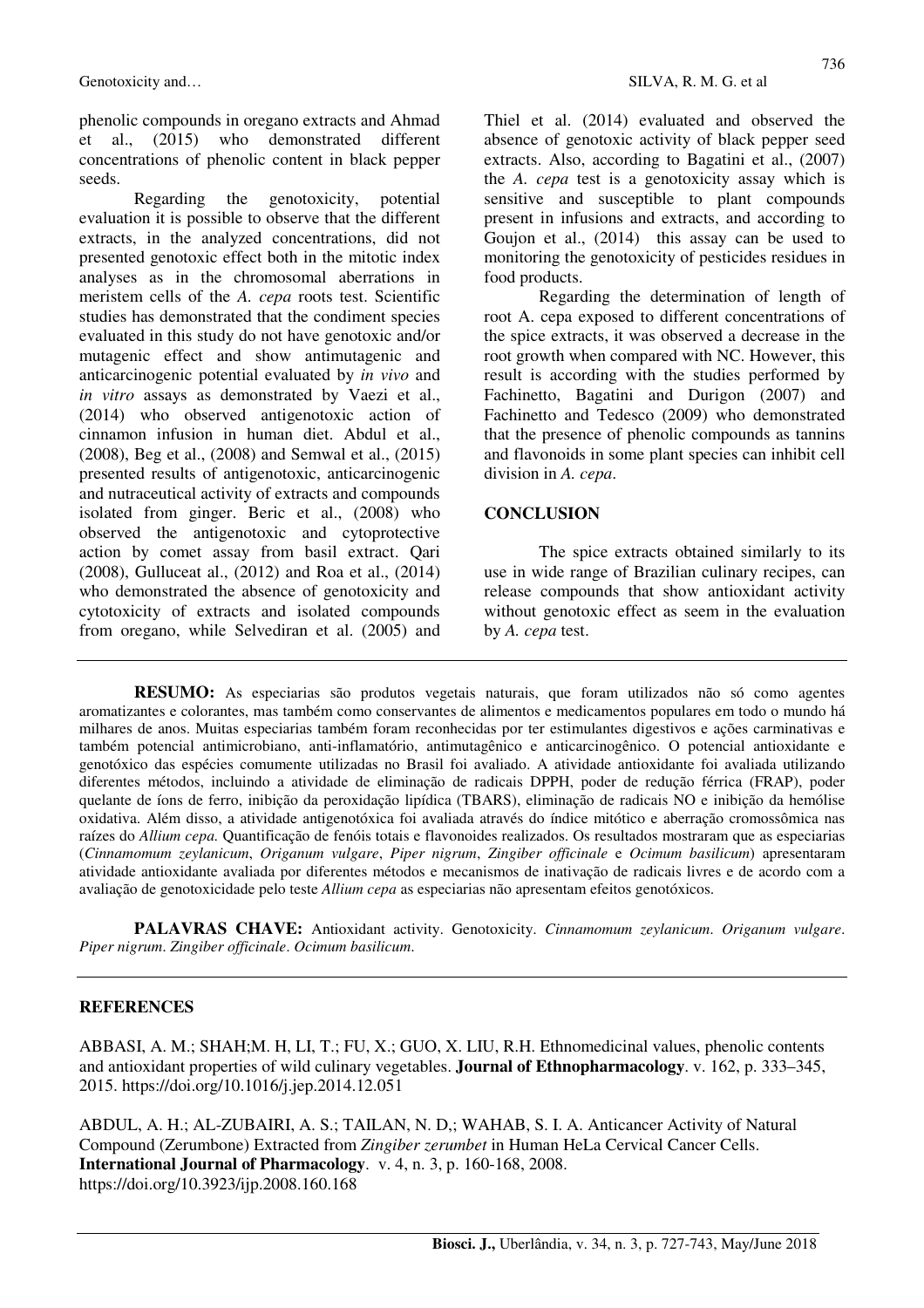AHMAD, S. D.; KALIQ, A.; SABIR, A. M. Antioxidant activities and phenolic composition of Olive (*Oleaeuropaea*) leaves. **Journal of Applied Botany and Food Quality**. v. 88, p. 16–21, 2015.

AKINBORO, A.; BAKARE, A. A. Cytotoxic and genotoxic effects of aqueous extracts of five medicinal plants on *Allium cepa* Linn. **Journal of Ethnopharmacology**. v. 112, p. 470–475, 2000. https://doi.org/10.1016/j.jep.2007.04.014

AKINBORO, A.; BAKARE, A. A. Cytotoxic and genotoxic effects of aqueous extracts of five medicinal plants on *Allium cepa* Linn. **Journal of Ethnopharmacology**. v. 112, p. 470–475, 2000. https://doi.org/10.1016/j.jep.2007.04.014

ALEZANDRO, M. R.; LUI, M. C. Y.; LAJOLO, F. M.; GENOVESE, M. I. Commercial spices and industrial ingredients: evaluation of antioxidant capacity and flavonoids content for functional foods development. **Ciência e Tecnologia de Alimentos**. v. 31, n. 2,p. 527-533, 2010. https://doi.org/10.1590/S0101- 20612011000200038

AWAH, F. M.; TUFON, E.; ANDUZOEGWU, P. N. Free radical scavenging activity and phenolic contents of *Anthocleistadjalonensis* (Loganiaceae) leaf extract. **International Journal of Biological Chemical Sciences**. v. 4, n. 6,p. 2314-2323, 2010.

AWE,F. B.; FAGBEMI, T. N.; IFESAN, B. O. T.; BADEJO, A. Antioxidant properties of cold and hot water extracts of cocoa, Hibiscus flower extract, and ginger beverage blends. **Food Research International**. 52:490– 495, 2013. https://doi.org/10.1016/j.foodres.2013.01.021

BABATUNDE, B. B.; BAKARE, A. A. Genotoxicity screening of wastewaters from Agbara industrial estate, Nigeria evaluated with the *Allium* test. **Pollution Research**. v. 25, p. 227–234, 2006.

BAGATINI, M. D.; SILVA, A. C. F. AND TEDESCO, S. B. The use of *Allium cepa* test as a bioindicator of genotoxicity of medicinal plants infusions. **Revista. Brasileira de Farmacognosia**. v. 17, n. 3, p. 444- 447,2007. https://doi.org/10.1590/S0102-695X2007000300019

BANERJEE, A.; KUNWAR, A.; MISHRA,; PRIYADARSINI, K. I. Concentration dependent antioxidant/prooxidant activity of curcumin: Studies from AAPH induced hemolysis of RBCs. **Chemico-Biological Interactions**. v. 174, n. 2, p. 134-139. 2008. https://doi.org/10.1016/j.cbi.2008.05.009

BEG, T.; SIDDIQUE, Y. H.; ARA, G., GUPTA, J.; AFZAL, M. Antigenotoxic Effect of Ginestein and Gingerol on Genotoxicity Induced by Norethandrolone and Oxandrolone in Cultured Human Lymfocytes. **International Journal of Pharmacology**. n. 4, n. 3, p. 177-183, 2008.

BENEDEC, D.; VLASE, L.; HANGANU, D.; ONIGA, I. Antioxidant Potential and Polyphenolic content of Romanian *Ocimum Basilicum.* **Digest Journal of Nanomaterials and Biostructure**. v. 7, n. 3, p. 1263-1270, 2012.

BERIC, T.; NIKOLIC, B.; STANOJEVIC, J.; GACIC, B. V.; VUKCEVIC, J. K. Protective effect of basil *(Ocimum basilicum* L.) against oxidative DNA damage and mutagenesis. **Food and Chemical Toxicology**. v. 46, p. 724–732. 2008. https://doi.org/10.1016/j.fct.2007.09.102

BORS, W.; HELLER, W.; MICHEL, C.; STETTMAIER, K. Flavonoids and polyphenols: Chemistry and biology. Handb. Antioxid. p. 409-466, 1996.

BLOIS, M. S. Antioxidant determinations by the use of a stable free radical. **Nature**, 181: 1199-1200, 1958. https://doi.org/10.1038/1811199a0

BRAND-WILLIAMS, W.; CUVELIER, M. E.; BERSET, C. Use of a free radical method to evaluate antioxidant activity, LWT - **Food Science Technology**. v. 28, p. 25–30.1995.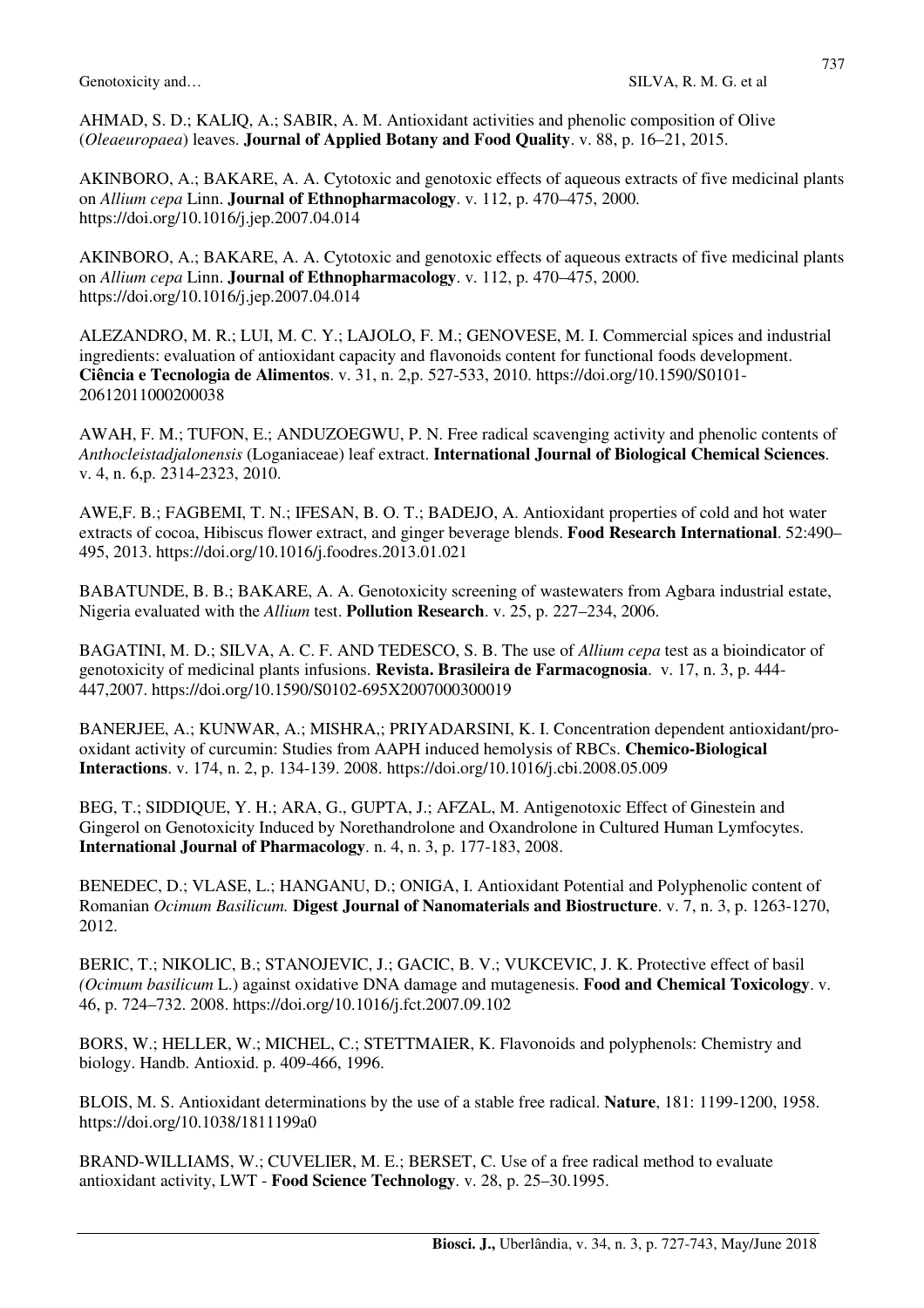CARITÁ, R.; MARIN-MORALES, M. A. Induction of chromosome aberrations in the *Allium cepa* test system caused by the exposure of seeds to industrial effluents contaminated with azo dyes. **Chemosphere**. v. 72, n. 5, p. 722-725, 2008. https://doi.org/10.1016/j.chemosphere.2008.03.056

CHRPOVÁ, D.; KOUŘIMSKÁ, L.; GORDON, M. H.; HEŘMANOVÁ, V.; ROUBÍČKOVÁ, I. AND PÁNEK, J. Antioxidant Activity of Selected Phenols and Herbs Used in Diets for Medical Conditions. **Czech Journal of Food Sciences**. v. 28, n. 4, p. 317–325, 2010. https://doi.org/10.17221/129/2010-CJFS

CHATTERJEE, S.; CORBAE, P. D.; NAKAJIMA, M.; RÍOS-RULL, J.V. Antioxidant activity of some phenolic constituents from green pepper (*Piper nigrum* L.) and fresh nutmeg mace (*Myristica fragrans*). **Food Chemistry**. v. 101, n. 2, p. 515-523, 2007. https://doi.org/10.1016/j.foodchem.2006.02.008

CHAUHAN, L.K.S.; SAXENA, P. N. AND GUPTA, S. K. Cytogenetic effects of cypermethrin and fenvalerate on the root meristem cells of *Allium cepa*. **Environmental and Experimental Botany** v. 42, p. 181-189, 1999. https://doi.org/10.1016/S0098-8472(99)00033-7

DANCIU, C.; VLAIA, L.; FETEA, F.; HANCIANU, M.; CORICOVAC, D.; SORINA, C.; ŞOICA, C. M.; MARINCU, I.; VLAIA, V.; DEHELEAN, C. AND TRANDAFIRESCU, C. Evaluation of phenolic profile, antioxidant and anticancer potential of two main representants of Zingiberaceae family against B164A5 murine melanoma cells. **Biological Research**. p. 48-1. 2007.

DINIS, T. C. P.; MADEIRA, V. M. C.; ALMEIDA, M. L. M. Action of phenolic derivates (acetoaminophen, salycilate and 5-aminosalycilate) as inhibitors of membrane lipid peroxidation and as peroxyl radical scavengers. **Archives of Biochemistral and Biophysics**. v. 315, p. 161-169, 1994. https://doi.org/10.1006/abbi.1994.1485

FACHINETTO, J. M.; BAGATINI, M. D.; DURIGON, J.; SILVA, A. C. F.; TEDESCO, S. B. Efeito antiproliferativo das infusões de *Achyroclinesatureioides* DC (Asteraceae) sobre o ciclo celular de *Allium cepa.*  **Revista Brasileira de Farmacognosia**. v. 17, p. 49-54, 2007. https://doi.org/10.1590/S0102- 695X2007000100011

EMBUSCADO, M. E. Spices and herbs: Natural sources of antioxidants – a mini review. **Journal of Functional Foods**. v. 18, p. 811–819, 2015. https://doi.org/10.1016/j.jff.2015.03.005

FACHINETTO, J.; M.AND TEDESCO, S. B. Atividade antiproliferativa e mutagênica dos extratos aquosos de *Baccharistrimera* (Less.) A. P. de *Candolle e Baccharisarticulata* (Lam.) Pers. (Asteraceae) sobre o sistema teste de *Allium cepa*. **Revista Brasileira de Planta Medica**. 11:360-367. 2009. https://doi.org/10.1590/S1516- 05722009000400002

FATIHA, B.; DIDIER, H.; NAIMA, G.; KHODIR, M.; MARTIN, K.; LÉOCADIE, K.; CAROLINE, S.; MOHAMED, C.; PIERRE, D. Phenolic composition, in vitro antioxidant effects and tyrosinase inhibitory activity of three *Algerian Mentha* species: *M. spicata* (L.), M. *pulegium* (L.) and *M. rotundifolia* (L.) Huds (Lamiaceae). **Industrial Crops and Products**. v. 74, p. 722–730, 2015. https://doi.org/10.1016/j.indcrop.2015.04.038

FERREIRA, I. C. F. R.; BAPTISTA, P.; VILAS-BOAS, M.; BARROS, L. Free-radical scavenging capacity and reducing power of wild edible mushrooms from northeast Portugal: Individual cap and stipe activity. **Food Chemistry**. v. 100, p. 1511-1516, 2007. https://doi.org/10.1016/j.foodchem.2005.11.043

FISKESJÖ, G. The *Allium* as a standard in environmental monitoring. **Hereditas**. v. 102, p. 99-102.1985.

FISKESJÖ, G. *Allium* test for screening chemicals; evaluation of cytologic parameters. In: Wang, W., Gorsuch, J.W., Hughes, J.S. (Eds.) **Plants for Environmental Studies**. CRC Lewis Publishers, Boca Raton, New York, 1997. https://doi.org/10.1201/9781420048711.ch11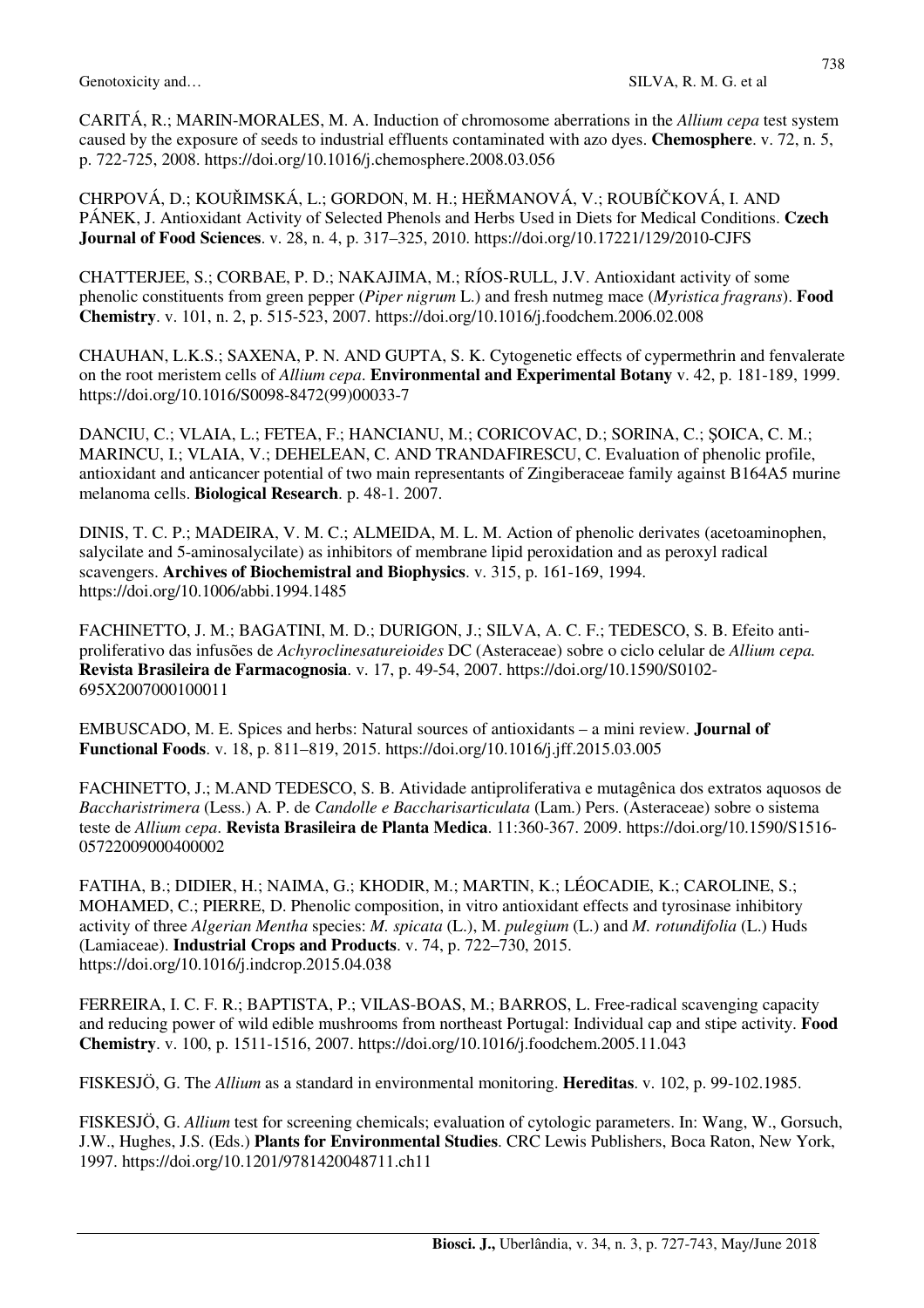FLANIGAN, P. M.; NIEMEYER, E. D. Effect of cultivar on phenolic levels, anthocyanin composition, and antioxidant properties in purple basil (*Ocimum basilicum* L.). **Food Chemistry**. v. 164, p. 518–526, 2014. https://doi.org/10.1016/j.foodchem.2014.05.061

GOUJON, E.; STA, C.; TRIVELLA, A.; GOUPIL, P.; RICHARD,C.; LEDOIG,G. Genotoxicity of sulcotrione pesticide and photoproducts on *Allium cepa* root meristem. **Pesticide Biochemistry and Physiology**. v. 113, p. 47–54, 2014. https://doi.org/10.1016/j.pestbp.2014.06.002

GÜLÇIN, I. The antioxidant and radical scavenging activities of black pepper (Piper nigrum) seeds. **International Journal of Food Sciences and Nutrition**. v. 56, n. 7, p. 491-9, 2005. https://doi.org/10.1080/09637480500450248

GULLUCE, M.; KARADAY, I. M.; GUVENALP, Z.; OZBEK, H.; ARASOGLU, T.; BARIS, O. Isolation of some active compounds from *Origanum vulgare* L. ssp. *vulgare* and determination of their genotoxic potentials. **Food Chemistry**. v. 130, p. 248–253, 2012. https://doi.org/10.1016/j.foodchem.2011.07.024

GRANT, W. F. Chromosome aberrations assay in *Allium.* A report of the U.S. Environmental protection Agency. Gene-Toxprogramme. **Mutation Research**. v. 99, p. 273-291, 1982. https://doi.org/10.1016/0165- 1110(82)90046-X

GRISOLIA, C. K.; TAKAHASHI, C. S.; FERRARI, I. *In vitro* and *in vivo* tests in humans confirm that the antimalarial drug mefloquine is not mutagenic. **Brazilian Journal of Genetics**. v. 18, p. 611-615, 2005.

HALLIWELL, B. Antioxidants in human health and disease. **Annual Review of Nutrition**. v. 16, p. 39-50, 1996.

HARBORNE. Phytochemical dictionary: Handbook of bioactive compounds from plants and (Edn.). **Taylor and Francis**, London. p. 221-234, 1999.

HOLLMAN, P. C. H.; KATAN, M. B. Dietary flavonoids: intake, health effects and bioaviability. **Food Chemistry Toxicology**. v. 37, p. 937-942, 1999. https://doi.org/10.1016/S0278-6915(99)00079-4

HURTADO-FERNÁNDEZ, E., GÓMEZ-ROMERO, M., CARRASCO-PANCORBO, A., FERNÁNDEZ-GUTIÉRREZ, A. Application and potential of capillary electroseparation methods to determine antioxidant phenolic compounds from plant food material. **Journal of Pharmaceutical and Biomedical Analysis**. v. 53, p. 1130–1160, 2010. https://doi.org/10.1016/j.jpba.2010.07.028

HELMJA, K.; VAHER, M.; PÜSSA, T.; KAMSOL, K.; ORAV, A.; KALJURAND, M. Bioactive components of the hop strobilus, **Journal of Chromatografic**. v. 1155, p. 222–229, 2007. https://doi.org/10.1016/j.chroma.2006.12.067

JAMES, O.; ENIOLA, O. J. AND NNACHETA, O. P. Comparative Evaluation of Antioxidant capacity and Cytotoxicity of two Nigerian *Ocimum* Species. **International Journal of Chemical Sciences**. v. 6, n. 4, p. 1742-1751, 2008.

IVANOVA, D.; GEROVA, D.; CHERVENKOV, T. AND YANKOVA, T. Polyphenols and antioxidant capacity of Bulgarian medicinal plants. **Journal Ethnopharmacology**. v. 96, p. 145-150, 2005. https://doi.org/10.1016/j.jep.2004.08.033

JAVANMARDI, J.; STUSHNOFF. C.; LOCKE, E.; VIVANCO, J. M. Antioxidant activity and total phenolic content of Iranian *Ocimum accessions*. **Food Chemistry**. v. 83, p. 547-550, 2003. https://doi.org/10.1016/S0308-8146(03)00151-1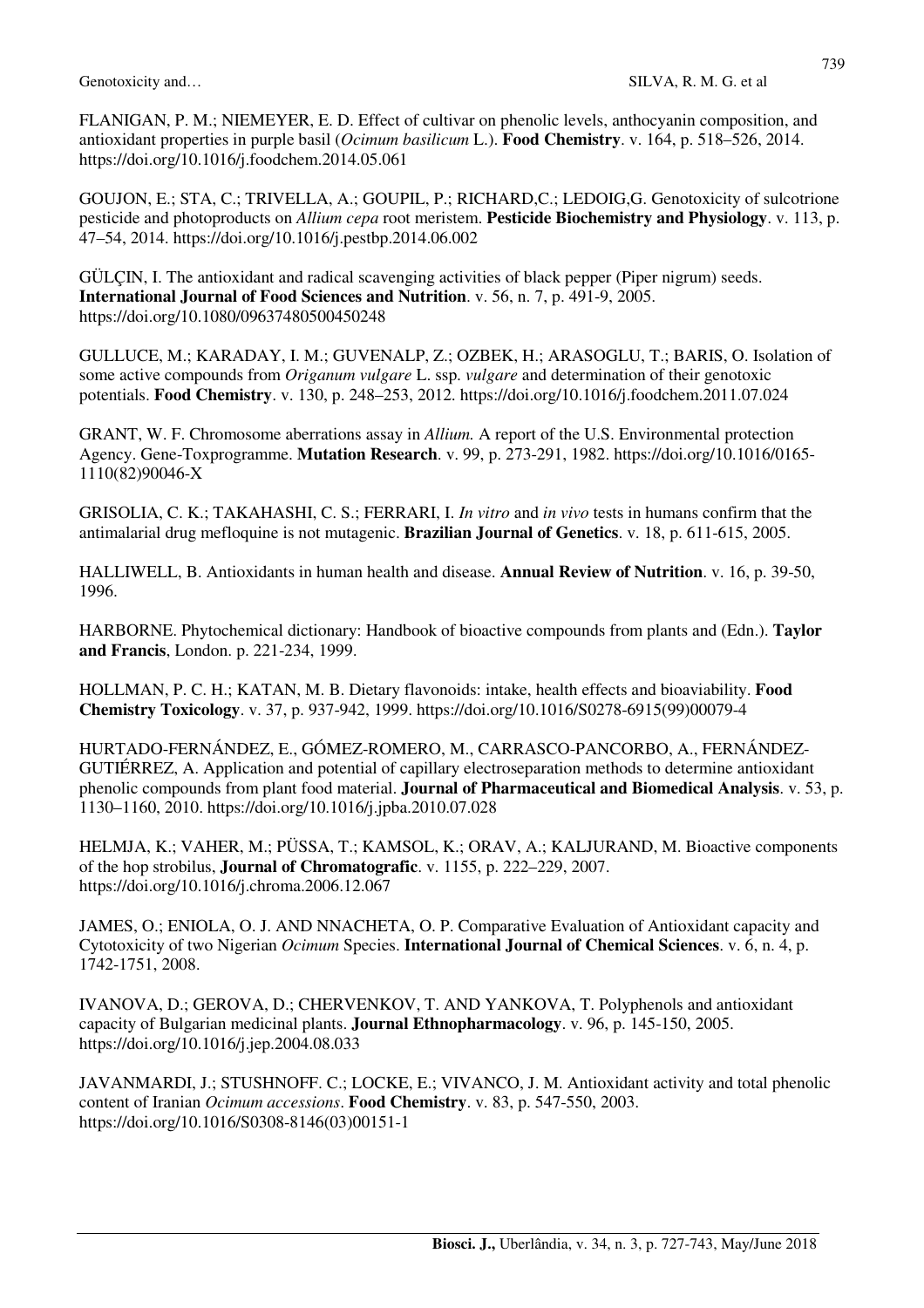JUNGBAUER, A.; MEDJAKOVIC, S. Anti-inflammatory properties of culinary herbs and spices that ameliorate the effects of metabolic syndrome. **Journal of the European**. v. 71, n. 3, p. 227-39, 2012. https://doi.org/10.1016/j.maturitas.2011.12.009

KAEFER, C. M.; MILNER, J. A. The role of herbs and spices in cancer prevention. **Journal of Nutritional Biochemistry**. n. 19, p. 347-361, 2008. https://doi.org/10.1016/j.jnutbio.2007.11.003

KAMATH, J. V.; RANA, A. C.; CHOWDHURY, A. R. Pro healing effect of *Cinnamon zeylanicum*bark. **Phytotherapy Research**. v. 18, p. 970–972, 2003. https://doi.org/10.1002/ptr.1293

KAURINOVIC, B.; POPOVIC, M.; VLAISAVLJEVIC, S.; TRIVIC, S. Antioxidant capacity of *O. basilicum* L. and *Origanum vulgare* L. extracts. **Molecules**. 16:7401–7414. 2011. https://doi.org/10.3390/molecules16097401

KIM, DO.,LEE, K. W., LEE, H. J., LEE, C. Y. Vitamin C equivalent antioxidant capacity (VCEAC) of phenolics phytochemicals. **Journal of Agricultural Food and Chemistry**, Washington, 50: 3713-3717. 1993. https://doi.org/10.1021/jf020071c

LEME, D. M.; MARIN-MORALES, M. A. *Allium cepa* Test in environmental monitoring: a review on its application. **Mutation Research**, Amsterdam. v. 682, p. 71-81, 2008. https://doi.org/10.1016/j.mrrev.2009.06.002

LEMHADRI, A.; ZEGGWAGH, N. A.; MAGHRANI, M.; JOUAD, H.; EDDOUK, M. Antihyperglycaemic activity of aqueous extract of *Oreganum vulgare* growing wild in Tafilate region. **Journal of Ethnopharmocology**. v. 92, p. 251– 256, 2004. https://doi.org/10.1016/j.jep.2004.02.026

LU, M.; YUAN, B.; ZENG, M.; CHEN, J. Antioxidant capacity and major phenolic compounds of spices commonly consumed in China. **Food Research International**. v. 44, p. 530–536, 2011. https://doi.org/10.1016/j.foodres.2010.10.055

MATHEW, AND ABRAHAM., MATHEW AND ABRAHAM. In vitro antioxidant activity and scavenging effects of *Cinnamom umverum* leaf extract assayed by different methodologies. **Food and Chemical Toxicology**. v. 44, p. 198, 2006 https://doi.org/10.1016/j.fct.2005.06.013

MATERSKA, M. AND PERUCKA, I. Antioxidant Activity of the Main Phenolic Compounds Isolated from Hot Pepper Fruit (*Capsicum annuum* L.). **Journal of Agricultural and Food Chemistry**. v. 53, p. 1750-1756, 2005. https://doi.org/10.1021/jf035331k

MENDES, G. M.; RODRIGUES-DAS-DORES, R. G.; CAMPIDELI, L. C. Avaliação do teor de antioxidantes, flavonoides e compostos fenólicos em preparações condimentares. **Revista Brasileira de Plantas Médica**s, Campinas. v. 17, n. 2, p. 297-304, 2015.

NAM, P. C.; CHANDRA, A. K.; NGUYEN, M. T. Performance of an integrated approach for prediction of bond dissociation enthalpies of phenols extracted from ginger and tea. **Chemical Physics Letters**. v. 555, p. 44–50, 2013. https://doi.org/10.1016/j.cplett.2012.10.072

NEPOMUCENO, J. C., PIMENTA, V. M. S. D. Genotoxicity testing of *Plantago major* extracts in somatic cells of Drosophila melanogaster. **Environmental and Molecular Mutagenesis**. v. 45, p. 56-61, 2005. https://doi.org/10.1002/em.20079

PAPAGEORGIOU, V., MALLOUCHOS, A., KOMAITIS, M. Investigation of the antioxidant behavior of airand freeze-dried aromatic plant materials in relation to their phenolic content and vegetative cycle. **Journal of Agricultural and Food Chemistry**. v. 56, n. 14, p. 5743-5752, 2008. https://doi.org/10.1021/jf8009393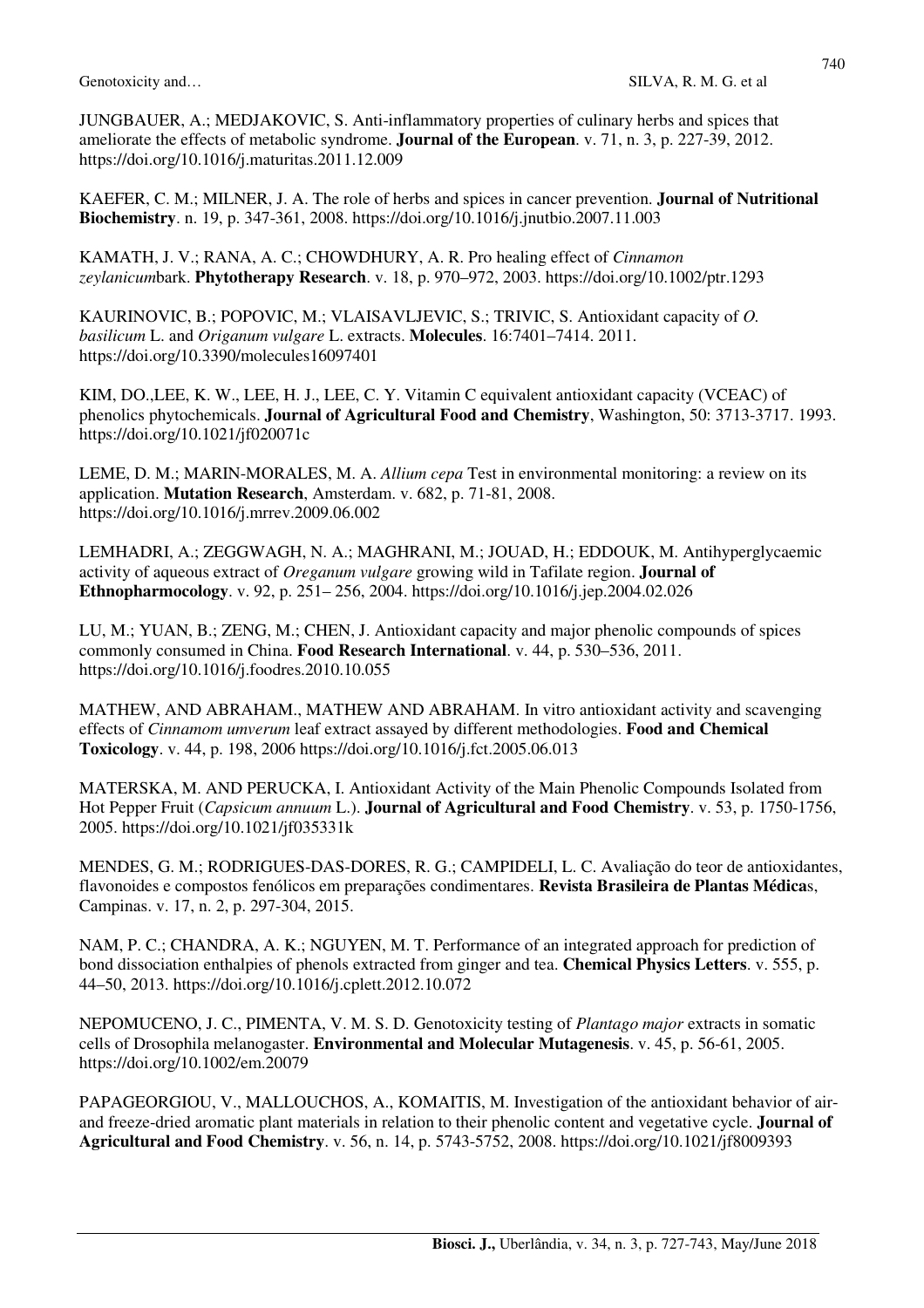741

PARK, I. K., LEE, S. G., SHIN, S. C., PARK, J. D., AHN, Y. J. Larvicidal activity of isobutylamides identified in *Piper nigrum* fruits against three mosquito species. **Journal of Agricultural and Food Chemisty**. v. 50, p. 1866-1870, 2002. https://doi.org/10.1021/jf011457a

PASQUINI-NETTO, H.; MANENTE, F. A.; MOURA, E. L.; REGASINI, L. O.; PINTO, M. E. F.; BOLZANI, V. S.; OLIVEIRA, O. M. M. F.; VELLOSA, J. C. R. Evaluation of antioxidant, anti- and pro-hemolytic activities of ethanol extract from the leaves of *Pterogynenitens* Tul. (*Fabaceae-Caesalpinioideae*). **Revista. Brasileira Plantas Medicas**. v. 14, p. 4, 2012.

PITARO, S. P.; FIORANI, L. V.; JORGE, N. Potencial antioxidante dos extratos de manjericão (*Ocimum basilicum* Laminaceae) e orégano (*Origanum vulgare* Laminaceae) em óleo de soja. **Revista Brasileira de Plantas Medicinais**.v. 14, n. 4, p. 686-691, 2012. https://doi.org/10.1590/S1516-05722012000400017

QARI S. H.In vitro evaluation of the anti-mutagenic effect of *Origanum majorana* extraction the meristemetic root cells of *Viciafaba. Qari* **Journal of Taibah University for Science***.* v. 1, p. 6-11, 2088.

RANASINGHE, L.; JAYAWARDENA, B.; ABEYWICKRAMA, K. Fungicidal activity of essential oils of *Cinnamomum zeylanicum* (L.) and *Syzygium aromaticum* (L.) Merret L.M. Perry against crown rot and anthracnose pathogens isolated from banana. **Letters in Applied Microbiology**. v. 35, p. 208-21, 2002. https://doi.org/10.1046/j.1472-765X.2002.01165.x

RANK, J. AND NIELSEN, M. H. A modified *Allium* test as a tool in the screening of genotoxicity of complex mixtures. **Hereditas**. v. 118, p. 49-53, 1993. https://doi.org/10.1111/j.1601-5223.1993.t01-3-00049.x

RAO, S.; TIMSINA, B.; NADUMANE, V. K. Evaluation of the anticancer potentials of *Origanum marjorana* on fibrosarcoma (HT-1080) cell line. Asian **Pacific Journal Tropical Disease**. v. 4, p. 389-394, 2014. https://doi.org/10.1016/S2222-1808(14)60476-X

REINHOLDS, I.; BARTKEVICS, V.; SILVIS, I. C. J.; RUTH, S. M.; ESSLINGER, S. Analytical techniques combined with chemometrics for authentication and determination of contaminants in condiments: A review. **Journal of Food Composition and Analysis**. v. 44, p. 56–72, 2015. https://doi.org/10.1016/j.jfca.2015.05.004

RODRIGUES, J. N.; TORRES, R. P.; MACINI-FILHO AND GIOIELLI, L. A. Physical and chemical properties of milk fat and phytosterol esters blends. **Food research international**. v. 40, p. 748-755, 2015. https://doi.org/10.1016/j.foodres.2007.01.004

RUBERTO, G.; BARATTA, M. T. Antioxidant activity of selected essential oil components in two lipid model systems. **Food Chemistry**. v. 69, p. 167–174, 2000. https://doi.org/10.1016/S0308-8146(99)00247-2

RUFINO, M. S. M.; ALVES, R. E.; BRITO, E. S.; JIMÉNEZ, J. P.; CALIXTO, F. S. Metodologia Científica: Determinação da Atividade Antioxidante Total em Frutas pelo Método de Redução do Ferro (FRAP). Comunicado Técnico on line Embrapa 125. Fortaleza, CE. Dezembro. 2006.

SAHA, S.; VERMA, R. J. In vitro and in silico study of *Piper nigrum* on cyclooxygenase-2, inducible nitric oxide synthase and antioxidant enzymes. **Journal of Herbal Medicine**. v. 5, p. 86–987, 2013. https://doi.org/10.1016/j.hermed.2015.01.005

SANTIAGO-ADAME, R.; MEDINA-TORRES, L.; GALLEGOS-INFANTE, J. A.; CALDERAS, F.; GONZALEZ-LAREDO, R. F.; ROCHA-GUZMAN, N. E.; OCHOA-MARTÍNEZ, L. A, BERNAD-BERNAD, M. J. Spray drying-microencapsulation of cinnamon infusions (*Cinnamomum zeylanicum*) with maltodextrin. LWT - **Food Science and Technology**. v. 64, p. 571-577, 2015. https://doi.org/10.1016/j.lwt.2015.06.020

SARFRAZ, Z.; ANJUM, F. M.; KHAN, M. I.; ARSHAD, M. S.; NADEEM, M. Characterization of Basil (*Ocimum basilicum*L.) parts for antioxidant potential. **African Journal of Food Science and Technology**. v. 2, n. 9, p. 204-213, 2011.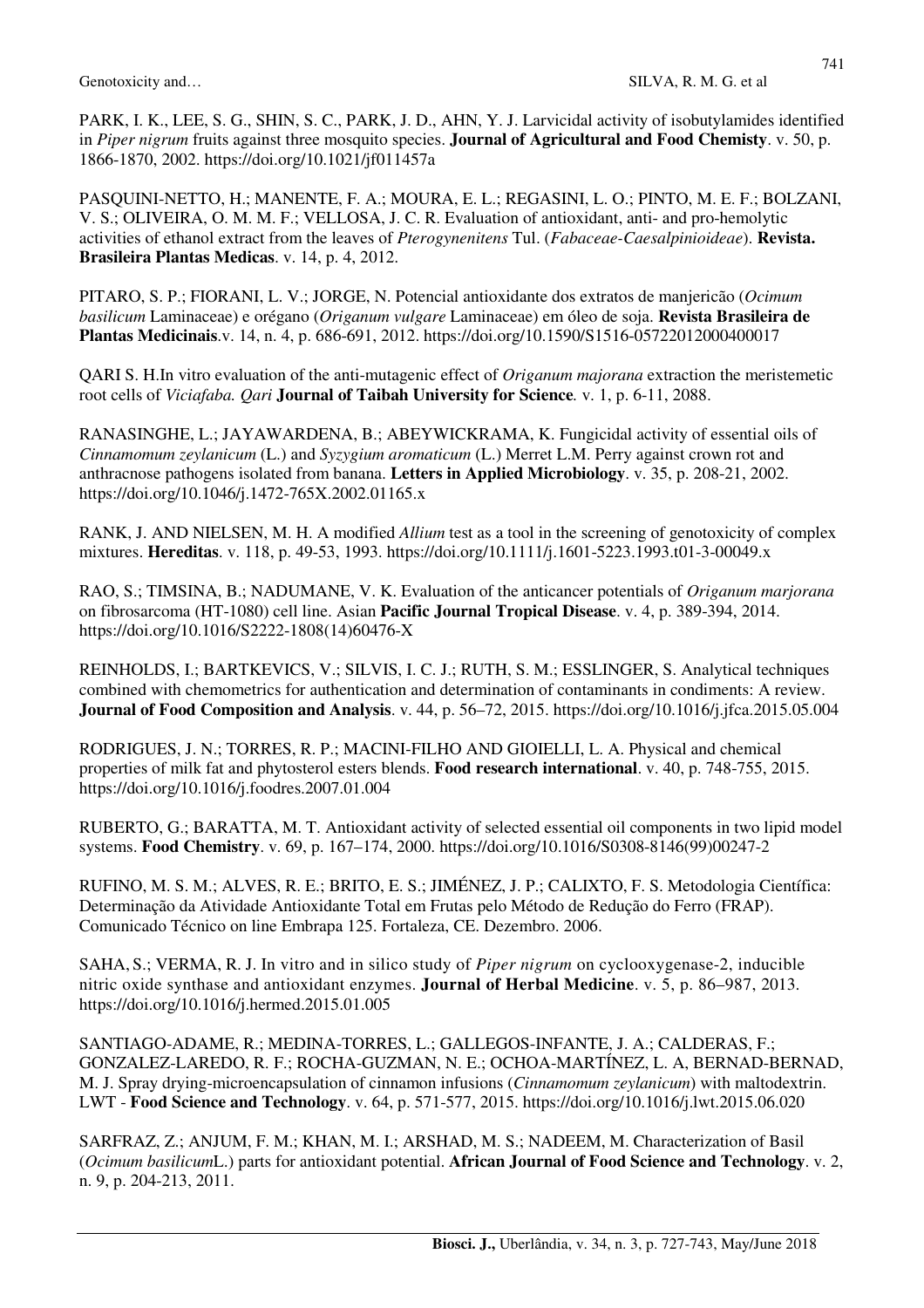SARTORATTO, A. Composition and antimicrobial activity of essential oils from aromatic plants used in Brazil. **Brazilian Journal of Microbiology**. v. 35, p. 275-280, 2004. https://doi.org/10.1590/S1517- 83822004000300001

SELVENDIRAN, K.; PADMAVATHI, R.; MAGESH, V.; SAKTHISEKARAN, D. Preliminary study on inhibition of genotoxicity by piperine in mice. **Fitoterapia**. v. 76, p. 296–300, 2005. https://doi.org/10.1016/j.fitote.2005.03.016

SEMWAL, R. B.; SEMWAL, D. K.; COMBRINCK, S.; VILJOEN, A. M. Gingerols and shogaols: Important nutraceutical principles from ginger. **Phytochemistry**. v. 117, p. 554–568, 2015. https://doi.org/10.1016/j.phytochem.2015.07.012

SINGLETON, V. L. AND ROSSI, J. A. Colorimetry of total phenols with phospho molybdic phosphotungstic acid reagents. **American Journal of Enology and Viticulture**. v. 16, p. 144- 158.1980.

SCHWEIGGERT, U.; CARLE, R.; SCHIEBER, A. Conventional and alternative processes for spice production – a review. **Trends in Food Sciences Technology**. v. 18, p. 260–268, 2007. https://doi.org/10.1016/j.tifs.2007.01.005

SHAHRIAR, M.; HOSSAIN, M. D. I.; SHARMIN, F. A.; AKHTER, S.; HAQUE, M. D. AND BHUIYAN, M. A. *In Vitro* Antioxidant and Free Radical Scavenging Activity of *Withania Somnifera* Root. **Iosr Journal of Pharmacy**. v. 3, n. 2, p. 38- 47, 2013. https://doi.org/10.9790/3013-32203847

SRIVASTAVA, K. C.; MUSTAFA, T. Ginger (*Zingiber officinale*) in rheumatism and musculo skeletal disorders. **Medicine Hypotheses**.v. 39, n. 4, p. 342-8, 1992. https://doi.org/10.1016/0306-9877(92)90059-L

STOILOVA, I.; KRASTANOV, A.; STOYANOVA, A.; DENEV, P.; GARGOVA, S. Antioxidant activity of a ginger extract (*Zingiber officinale*). **Food Chemistry**. v. 102, p. 764–770, 2007. https://doi.org/10.1016/j.foodchem.2006.06.023

THIEL, A.; BUSKENS, C.; WOEHRLE, T.; ETHEVE, S.; SCHOENMAKERS, A.; FEHR, M.; BEILSTEIN, P. Black pepper constituent piperine: Genotoxicity studies in vitro and in vivo. **Food and Chemical Toxicology**. v. 66, p. 350–357, 2014. https://doi.org/10.1016/j.fct.2014.01.056

TIERAONA, L. D. A reason to season: the therapeutic benefits of Spices and culinary herbs. **Diet and Nutrition**. v. 2, n. 5, p. 446-449, 2006.

UYOH, E. A., CHUKWURAH, P. N., DAVID, I. A., BASSEY, A. C. Evaluation of Antioxidant Capacity of two *Ocimum* Species Consumed Locally as Spices in Nigeria as a Justification for Increased Domestication. **American Journal of Plant Sciences**. v. 4, p. 221-229, 2013. https://doi.org/10.4236/ajps.2013.42029

VARDHAN, A.; ANDERSON, M. AND SAFRANEK, W. Antioxidant activity of Ocimum Genus against H2O2 Induced Oxidative Stress and Apoptosis in Human Lung Fibroblasts. **Internship Article**. p. 38-42, 2013.

VAEZI, G.; DOREA, J. G.; AKBAR, M. A.; ZAREI, H. A comparative study of genotoxicity and oxidative stress before and after using lemon balm and cinnamon in subjects exposed to Nickel Welding Fumes. **Journal of Paramedical Sciences** (JPS). v. 5, n. 4, p. 2008-4978, 2014.

VIDOVIĆ, S. S.; ZEKOVIĆ, Z. P.; LEPOJEVIĆ, Z. D.; RADOJKOVIĆA, M. M.; JOKIĆ, S. D. AND ANAČKOVC, G. T. Optimization of the *ocimum basilicum*. Extraction process regarding the antioxidant activity. **Original scientific paper**. v. 43, p. 315-323, 2015.

VIMALA, S.; NORHANOM, A.W.; YADAV, M. Anti-tumour promoter activity in Malaysian *ginger rhizobia* used in traditional medicine. **Brazilian Journal of Cancer**. v. 80, n. 1–2, p. 110–116, 1999. https://doi.org/10.1038/sj.bjc.6690329